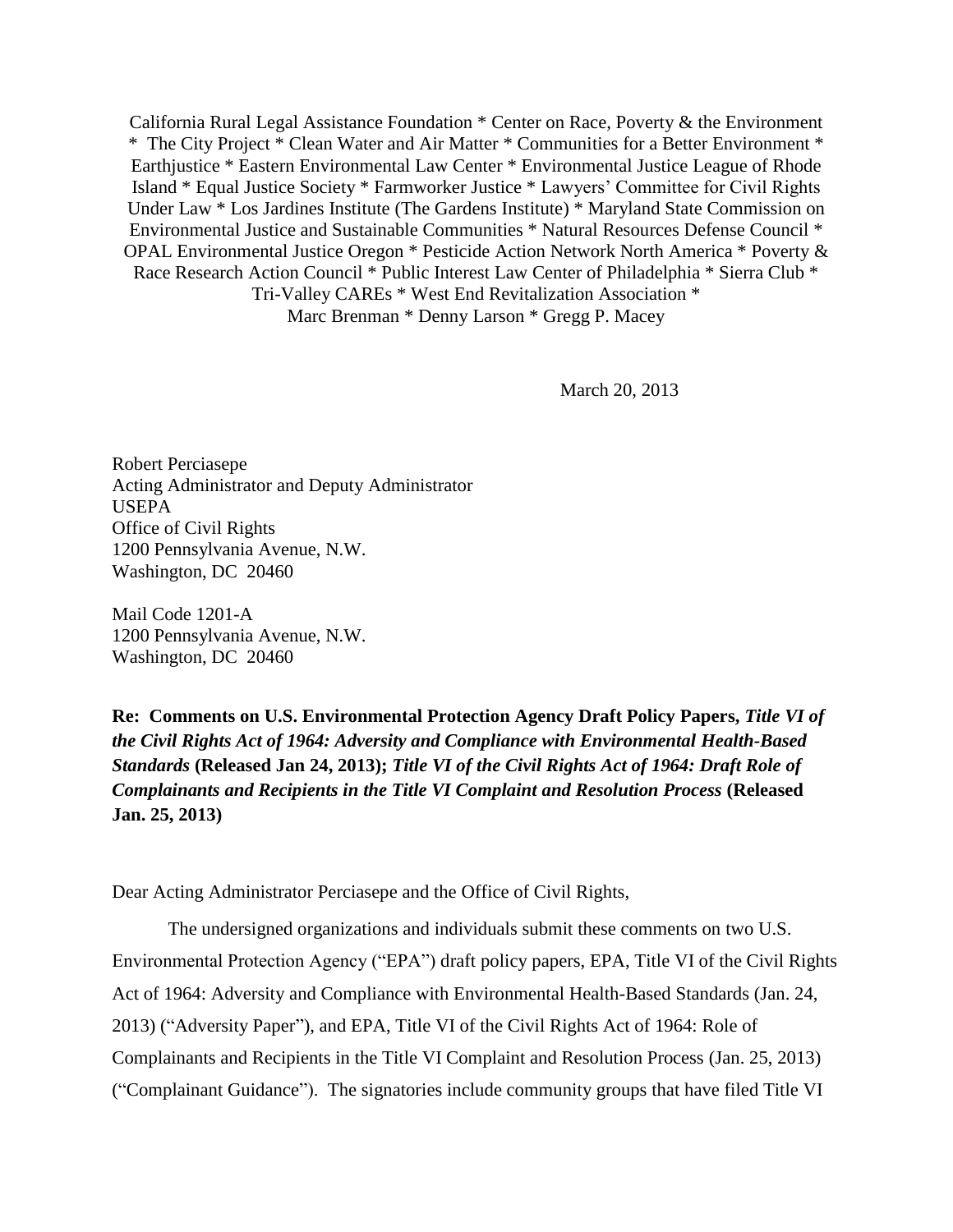complaints with the Office of Civil Rights ("OCR") and have substantial experience with EPA's failure to create and enforce a meaningful Title VI enforcement program. We note that many of the concerns outlined today echo the expansive set of comments submitted in response to the publication of Draft Title VI Guidance for EPA Assistance Recipients Administering Environmental Permitting Programs (Draft Recipient Guidance) and Revised Guidance for Investigating Title VI Administrative Complaints Challenging Permits (Draft Revised Investigation Guidance), 65 Fed. Reg. 39,650 (June 27, 2000) (hereinafter "Revised Guidance Documents"), and we refer OCR to the comments in the administrative record on the Revised Guidance Documents. Unfortunately, despite the passage of time and recent steps in the right direction, those comments remain relevant today.<sup>1</sup>

Today's comments are focused, particularly, on the Adversity Paper and the Complainant Guidance and address only a few of the issues that our organizations and partners have raised with EPA about strengthening the agency's Title VI enforcement program and its compliance with Executive Order No. 12898, Federal Actions to Address Environmental Justice in Minority Populations and Low-Income Populations, 59 Fed. Reg. 7629 (Jan. 30, 1995) (the "Executive" Order"). These include, for example, EPA's failure to coordinate Title VI enforcement with other agencies, the need for EPA to incorporate the mandates of the Executive Order into its approach to Title VI enforcement, and concerns that complainants and other stakeholders face retaliation. A number of these issues are outlined in "Community Voice: Comments and Recommendations," submitted to EPA on Wednesday, March 6, 2013 by Omega Wilson, West End Revitalization Association.

We strongly recommend that EPA develop and finalize a comprehensive guidance for implementing Title VI and its regulations, together with the Executive Order. While the piecemeal approach reflected in the two draft documents addresses a few isolated issues, a comprehensive guidance is needed to inform EPA staff, recipients of financial assistance, beneficiaries of such assistance, and the public as to their respective obligations and rights. $2^2$ 

<sup>&</sup>lt;sup>1</sup> See, e.g., Ctr. on Race, Poverty, & the Env't and Cal. Rural Legal Assistance Found., Comments on Draft Revised Guidance for Investigating Title VI Administrative Complaints Challenging Permits and Draft Title VI Guidance for EPA Assistance Recipients Administering Environmental Permitting Programs (Aug. 26, 2000), *available at*  [http://www.epa.gov/civilrights/docs/t6com2000/t6com2000\\_071.pdf](http://www.epa.gov/civilrights/docs/t6com2000/t6com2000_071.pdf) ("CRPE Comments").

<sup>&</sup>lt;sup>2</sup> See Fed. Transit Admin., U.S. Dep't of Transp., FTA C 4702.1B: Title VI Requirements and Guidelines for Federal Transit Administration Recipients (Oct. 1, 2012), *available at* 

http://www.fta.dot.gov/legislation\_law/12349\_14792.html; Fed. Transit Admin., U.S. Dep't of Transp., FTA C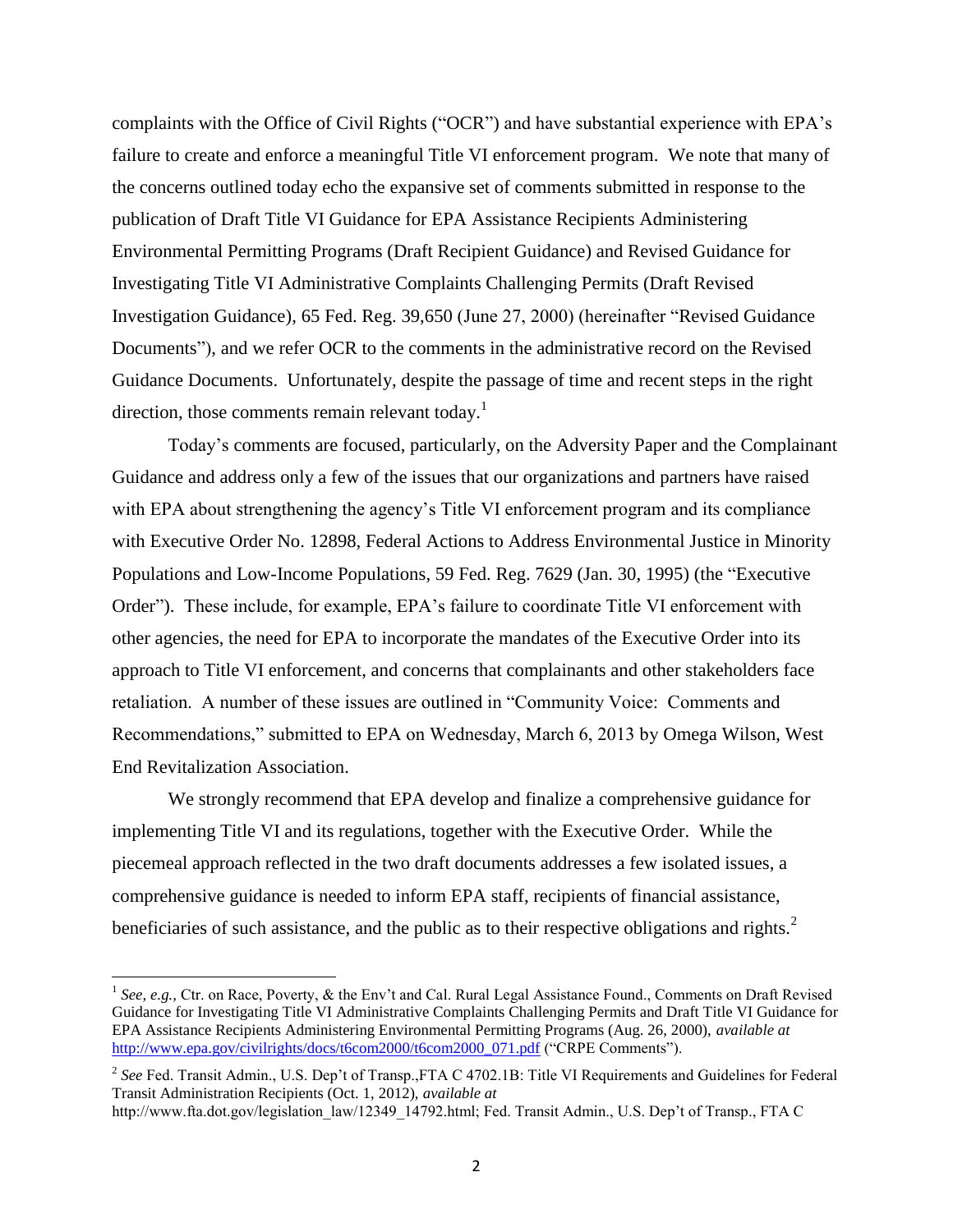We submit these comments with the hope that the agency has the will to take the additional necessary steps toward truly developing a "Model Civil Rights Program," as the Final Report of the Civil Rights Executive Committee envisioned.<sup>3</sup>

### **I. The Adversity Paper**

Title VI prohibits discrimination on the basis of "race, color, or national origin . . . under any program or activity receiving Federal financial assistance."<sup>4</sup> The text of the law explicitly directs each federal department and agency that extends federal financial assistance to effectuate the terms of the statute by issuing rules and regulations to carry out the objectives of the statute.<sup>5</sup> As the Department of Justice ("DOJ") has stated, "The purpose of Title VI is simple: to ensure that public funds are not spent in a way which encourages, subsidizes, or results in racial discrimination."<sup>6</sup> Toward that end, most federal agencies have adopted regulations that prohibit recipients of federal funds from using criteria or methods of administration that have the effect of subjecting individuals to discrimination based on race, color, or national origin.<sup>7</sup>

Consistent with other federal agencies, regulations promulgated by EPA in 1984 include the following prohibitions:

A recipient shall not use criteria or methods of administering its program or activity which *have the effect* of subjecting individuals to discrimination because of their race, color, national origin, or sex, or have the effect of defeating or substantially impairing accomplishment of the objectives of the program or activity with respect to individuals of a particular race, color, national origin, or sex.

A recipient shall not choose a site or location of a facility that has the purpose or *effect* of excluding individuals from, denying them the benefits of, or subjecting them to discrimination under any program or activity to which this part applies on the grounds of

http://www.epa.gov/epahome/pdf/executive\_committee\_final\_report.pdf.

4 42 U.S.C. § 2000d.

5 42 U.S.C. § 2000d-1.

<sup>4703.1:</sup> Environmental Justice Policy Guidance for Federal Transit Administration Recipients (Aug. 15, 2012), *available at* http://www.fta.dot.gov/legislation\_law/12349\_14740.html.

<sup>&</sup>lt;sup>3</sup> Civil Rights Exec. Comm., EPA, Developing a Model Civil Rights Program for the Environmental Protection Agency: Final Report (Apr. 13, 2012), *available at*

<sup>6</sup> Civil Rights Div., DOJ, Title VI Legal Manual § VIII (2001), *available at*  http://www.justice.gov/crt/about/cor/coord/vimanual.php#I.

<sup>7</sup> *Id.*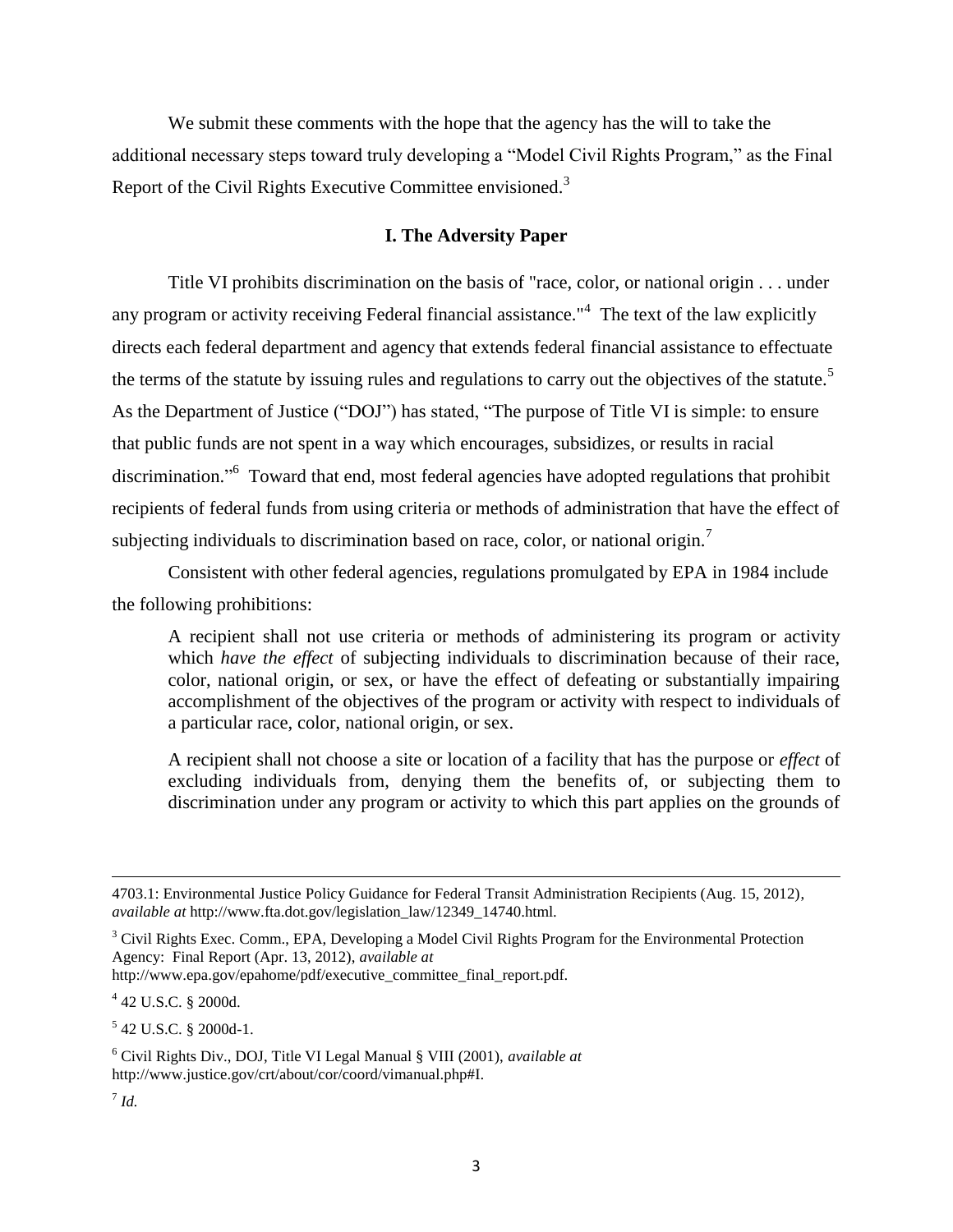race, color, or national origin or sex; or with the purpose or *effect* of defeating or substantially impairing the accomplishment of the objectives of this subpart.<sup>8</sup>

EPA regulations, like regulations at other federal agencies, thus already explicitly prohibit actions with a disparate impact. The challenge is to create a strong enforcement program: despite pervasive patterns of inequality in the distribution of contaminated sites, for example, and the disproportionately greater exposure of communities of color to environmental hazards, Title VI enforcement has been noticeably absent.<sup>9</sup>

EPA's Adversity Paper is a welcome and significant attempt to clarify guidance documents that have languished in draft form for more than a decade. We welcome the movement forward, and particularly, the move away from a rebuttable presumption that absent non-compliance with environmental or health standards, EPA will not make a finding of adverse impact.<sup>10</sup> At the same time, the Adversity Paper suffers from a number of critical shortcomings: (A) most fundamentally, it continues to relate a finding of adversity under Title VI to the question whether a recipient has complied with other statutory or regulatory standards, a connection that is neither consistent with Title VI nor workable for complainants or the agency, (B) the Adversity Paper makes no commitment to memorialize EPA's evolved position on the subject of "adversity" in a final guidance or other document,  $(C)$  it ignores non-permitting fact patterns and the importance of other stages of the investigative process, which remain poorly developed in the Revised Guidance Documents, (D) by creating new jurisdictional requirements, it imposes new barriers to filing complaints, and, finally, (E) we are concerned that EPA's statement that "the cooperative federalism approach embodied in the federal environmental statutes … do[es] not have ready analogues in the context of other federal agencies' Title VI programs<sup>"11</sup> reflects confusion about EPA's role as the agency charged with ensuring that recipients of federal funds administered by EPA are not discriminating. Again, we also want to emphasize the need for EPA to develop and finalize a more comprehensive guidance for

 8 40 C.F.R. § 7.35(b), (c) (emphasis added).

<sup>&</sup>lt;sup>9</sup> As Luke W. Cole and Sheila R. Foster wrote, "[N]ational studies conducted to date provide evidence that people of color bear a disproportionate burden of environmental hazards, particularly toxic waste sites. Numerous local studies, with some exceptions, have, on the basis of their assessment of particular cities, counties or regions, similarly concluded that racial disparities exist on the location of toxic waste facilities." Luke W. Cole & Sheila R. Foster, From the Ground Up: Environmental Racism and the Rise of the Environmental Justice Movement 58 (2001).

<sup>&</sup>lt;sup>10</sup> See Investigative Report for Title VI Administrative Complaint File No. 5R-98-R5 ("Select Steel")

 $11$  Adversity Paper at 1.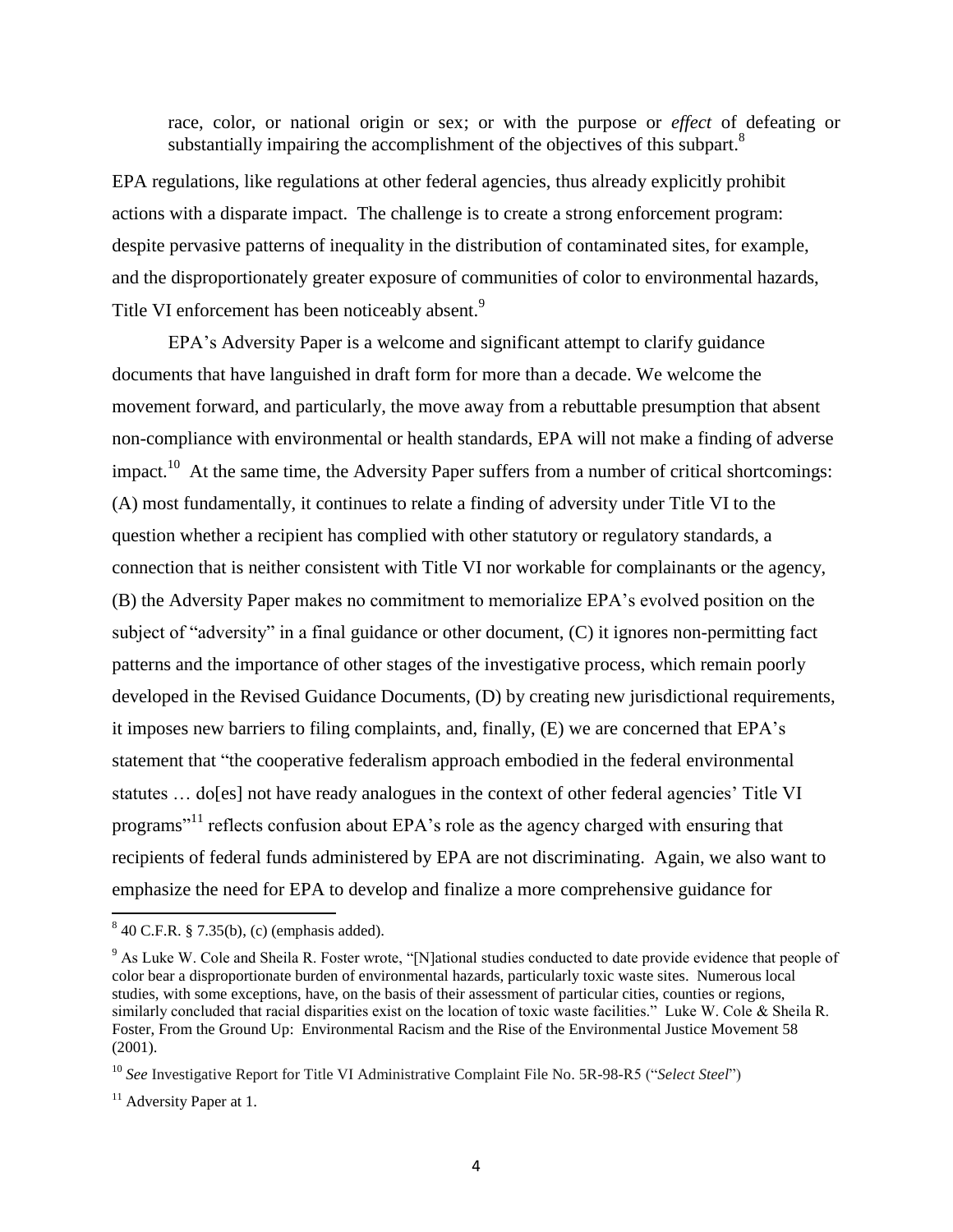implementing Title VI and its regulations. Clarification of the adversity standard would be only one part of a final Title VI guidance.

# **(A)EPA's Continued Reliance on Statutory and Regulatory Environmental and Regulatory Health Standards for Determining Adversity is Inconsistent with Civil Rights Law and Infeasible.**

In the Adversity Paper, EPA describes the post-*Sandoval* administrative complaint investigative process as "complex and unique," due to the "need to merge the objectives and requirements of Title VI with the objectives and requirements of  $\lceil \cdot \rceil$  environmental laws."<sup>12</sup> At the outset, EPA has built its analysis on the faulty premise that its Title VI enforcement obligations must "merge" with duties and authorities, despite the fact that they are derived from distinct statutes, with different purposes. As the Adversity Paper suggests, environmental laws require "complex technical assessments" of "emissions, exposures, and cause-effect relationships" as well as "close coordination."<sup>13</sup> The agency should be clear: EPA has an independent set of duties and obligations pursuant to civil rights law, including its responsibility to enforce Title VI of the Civil Rights Act of 1964, 42 U.S.C. 2000d *et seq*.

The Adversity Paper nonetheless continues to tie the analysis of adversity to standards of environmental degradation and harm to health pursuant to other statutes, each itself the product of deliberation in light of independent statutory mandates and, therefore, makes only a minor commitment to change its approach to the adversity question. Regarding whether EPA should treat compliance with an environmental standard as triggering a rebuttable presumption of no adverse impact, EPA states that it "*may* need to consider whether a permit that complies with a health-based threshold can nevertheless cause an adverse impact."<sup>14</sup> Moreover, EPA backpedals from even this minor shift away from the rebuttable presumption in the very next sentence and elsewhere in the Adversity Paper. EPA states that its departure from the rebuttable presumption of no adverse impact<sup>15</sup> may "involve analyses that are...simply infeasible,"<sup>16</sup> is planned for "allegations about environmental *health-based* thresholds,"<sup>17</sup> and will be used to focus on cases

 $\overline{\phantom{a}}$ <sup>12</sup> *Id.*

<sup>13</sup> *Id.*

<sup>&</sup>lt;sup>14</sup> *Id.* at 3 (emphasis added).

<sup>15</sup> *See* OCR, EPA, Investigative Report for Title VI Administrative Complaint File No. 5R-98-R5 (1998).

<sup>&</sup>lt;sup>16</sup> Adversity Paper at 3.

<sup>&</sup>lt;sup>17</sup> *Id.* at 4 (emphasis added).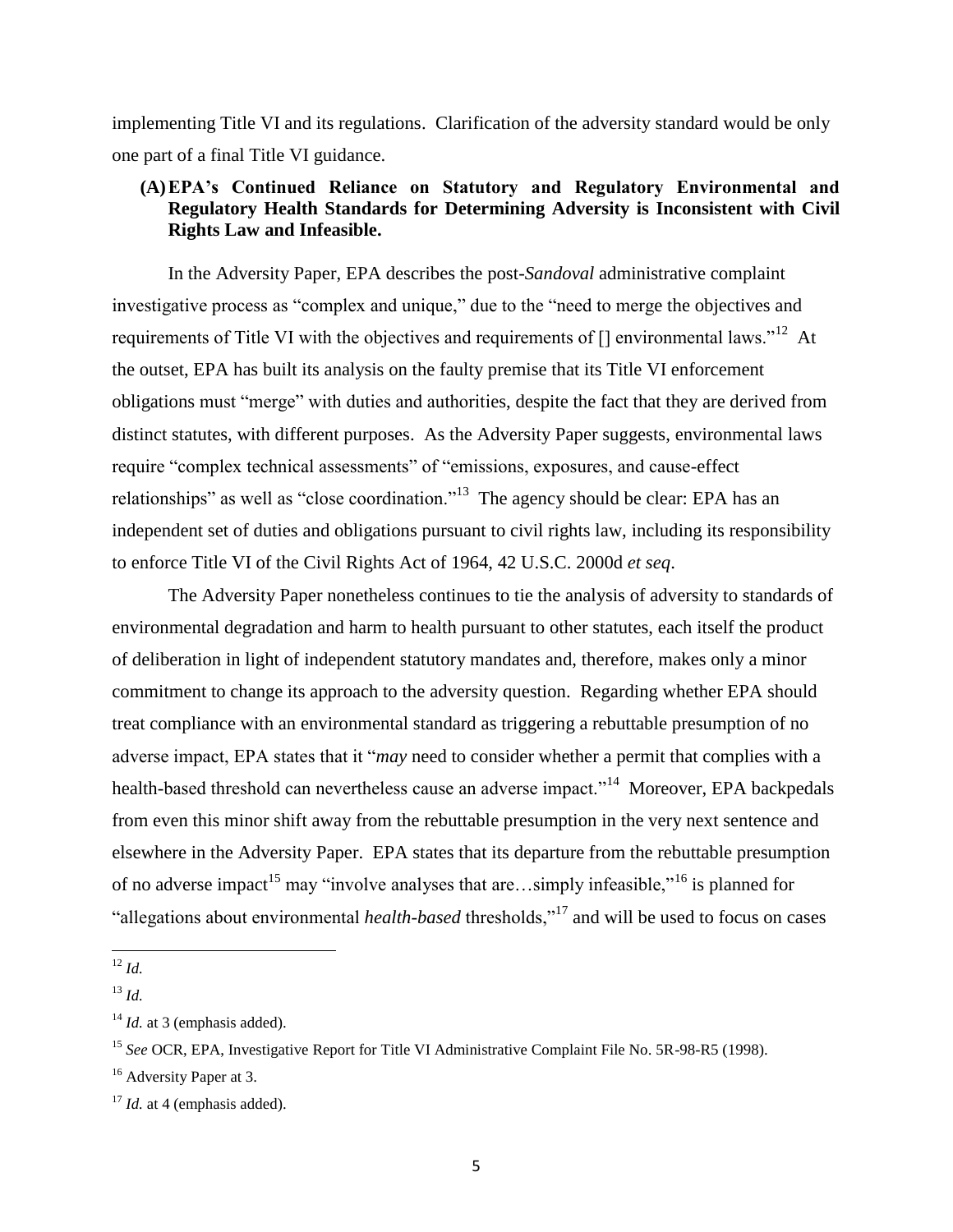"representing the *highest environmental and public health risk*."<sup>18</sup> EPA also reiterates its longstanding justification for the presumption of no adversity when health-based standards are  $met - it$  argues that compliance with standards means that "remaining risks are low and at an acceptable level."<sup>19</sup> And EPA declares that it has limited ability to gather "credible, reliable" data in the context of a given Title VI complaint.<sup>20</sup>

Historically, EPA has interpreted its Title VI responsibilities and authorities through the lens of traditional environmental regulation—if the environmental statutes are complied with, according to this line of thinking, then there is adequate protection for communities. Simply put, this approach has failed to eliminate the adverse or disparate impacts to environmental justice communities that EPA's Title VI regulations seek to forbid. We strongly urge EPA to move away from the traditional environmental regulatory approach and address Title VI issues through a civil rights lens. A final guidance should make clear that technical compliance with environmental laws is not the measure of whether programs or activities have an "adverse" impact." While the framework for assessing whether a recipient is in violation of the discriminatory effects standard in EPA's Title VI implementing regulations includes a determination of whether the impact of a recipient's programs or activities is both "adverse" and borne disproportionately by a group of persons based on race, color, or national origin, compliance with environmental laws and standards is not the ruler for civil rights compliance.

Title VI is a civil rights statute, and it is independent of environmental laws and standards. Before *Alexander v. Sandoval*, 532 U.S. 275 (2001), when cases of disparate impact were adjudicated in court, the threshold for establishing adverse impact was low.<sup>21</sup> With rare

<sup>18</sup> *Id.* (emphasis added).

<sup>19</sup> *Id.*

<sup>20</sup> *Id.* at 5.

 $21$  The DOJ Title VI Legal Manual states, "Under the disparate impact theory, a recipient, in violation of agency regulations, uses a neutral procedure or practice that has a disparate impact on protected individuals, and such practice lacks a substantial legitimate justification. The elements of a Title VI disparate impact claim derive from the analysis of cases decided under Title VII disparate impact law." Civil Rights Div., DOJ, Title VI Legal Manual § VIII.B (2001) (citing N.Y. Urban League, Inc. v. New York, 71 F.3d 1031, 1036 (2d Cir. 1995). Given the origin of the analysis, the precise quantification of impact was more relevant to remedy than the prima facie case. *See, e.g, Elston v. Talladega Cnty. Bd. of Educ.*, 997 F.2d 1394, 1420 (11<sup>th</sup> Cir. 1993) ("we believe that the zone-jumping of white students has increased the racial identifiability of the Training School . . . thus zone-jumping may be said to have produced a disparate impact on black students in Talladega County"); *Larry P. v. Riles*, 495 F. Supp. 926, 941-42 (N.D. Cal. 1979) *aff'd in part, rev'd in part sub nom. Larry P. By Lucille P. v. Riles*, 793 F.2d 969 (9th Cir. 1984) (improper placement in so-called educable mentally retarded classes has a definite adverse effect, in that such classes are dead-end classes that de-emphasize academic skills and stigmatize children improperly placed in them).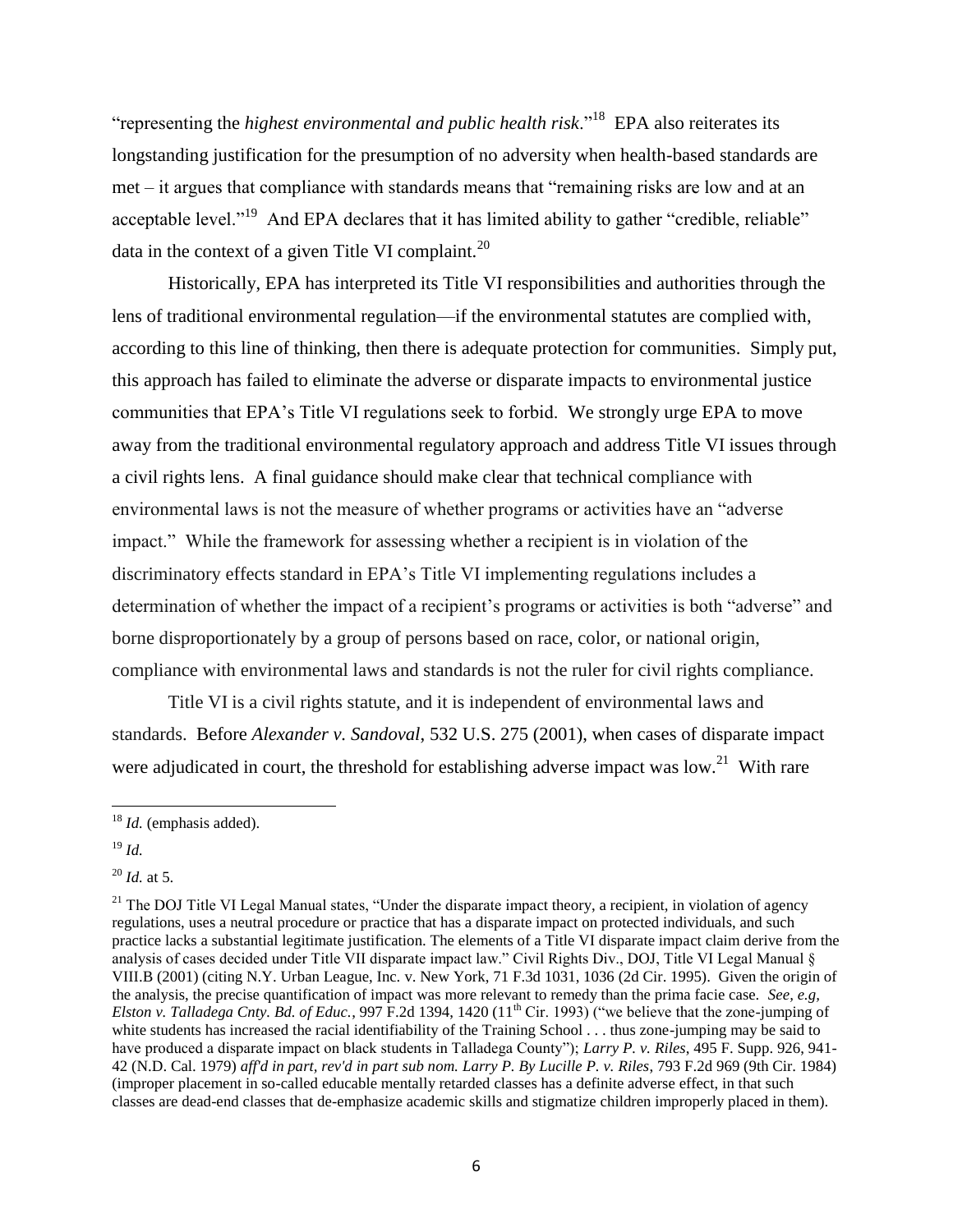exception, the crux of the inquiry focused on whether or not the impact was felt disproportionately on the basis of race or national origin, not on the magnitude of the impact itself.<sup>22</sup> In one of the few cases to question whether plaintiffs had established the impact prong of the *prima facie* case, *U.S. v. Bexar Cnty.*, 484 F. Supp. 855, 859-60 (W.D.Tex. 1980), the court was concerned about whether traveling for what the court presumed would be superior health care once a hospital facility moved from an urban center to the suburbs constituted cognizable harm, not whether the level of impact met a technical standard imposed by the U.S. Department of Health  $&$  Human Services or pursuant to another statute.<sup>23</sup>

In particular, the final guidance should remove any confusion caused by *Select Steel*. Compliance by recipients with standards adopted pursuant to the Clean Water Act, Clean Air Act, or other environmental laws does not mean that persons are not adversely affected by the recipients' programs or activities. Environmental statutes, regulations, and standards are the outcome of political and administrative processes, which take account of an array of competing interests and criteria. As was the case with *Select Steel*, these standards may involve averaging emissions over large geographical areas that, if viewed in isolation, can hide disparities. They are, again, not the benchmark for a determination of "impact." Among other things, environmental standards do not fully capture harms to public health and the environment. These standards change over time, for instance.<sup>24</sup> Many health-based standards are not currently implemented (particularly in the area of toxic pollutants), and existing standards are rarely updated to account for the progress of science.<sup>25</sup>

<sup>22</sup> *See* Alan Jenkins, *Title VI of the Civil Rights Act of 1964: Racial Discrimination in Federally Funded Programs*, *in* Civil Rights Litigation and Attorney Fees Annual Handbook 186 (B. Wolvovitz et al. eds. 1995).

<sup>&</sup>lt;sup>23</sup> Indeed, as many of the signatories have previously emphasized, the standard for measuring impact is "adversity," not "significant" adverse impact, as the Revised Guidance Documents would suggest. Analysis of significance has traditionally been applied to the question of disproportionality. *See, e.g., Campaign for Fiscal Equity v. State*, 187 Misc. 2d 1, 101-102 (N.Y. Sup. Ct. 2001) (New York court applying Title VI analysis in school equity case finding that "money is a crucial determinant of educational quality" and turning to statistical analysis of the disproportionality of the impact.).

<sup>&</sup>lt;sup>24</sup> See In re Shell Gulf of Mexico, Inc., 2010 WL 5478647 (EAB 2010). In Shell, the Environmental Appeals Board concluded that EPA erred when it relied solely on compliance with the then-existing annual  $NO<sub>2</sub>$  National Ambient Air Quality Standard ("NAAQS") as sufficient to find that the Alaska Native population would not experience "adverse human health or environmental effects from the permitted activity." *Id.* at \*2. Though this decision arose in the context of Executive Order 12898 and turned on the fact that the NAAQS was under revision, it is clear that current compliance with an environmental standard is not determinative of whether an action or policy has a health impact.

<sup>25</sup> *See, e.g.,* Lynn E. Blais & Wendy E. Wagner, *Emerging Science, Adaptive Regulation, and the Problem of Rulemaking Ruts*, 86 Tex. L. Rev. 1701, 1721-1725 (2008) (standards such as new source performance standards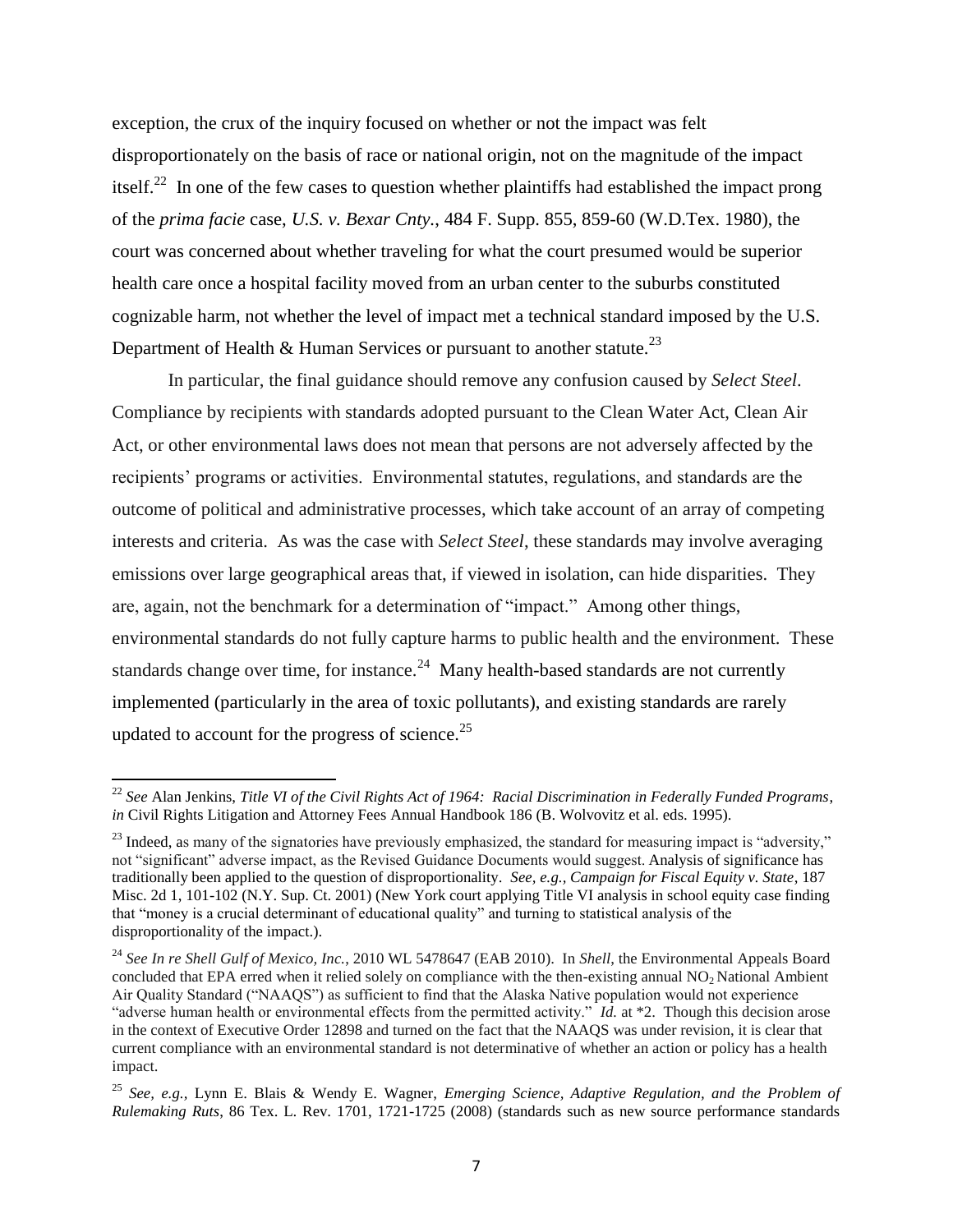We note, also, that the Revised Guidance Documents already contain some language clarifying that ―[c]ompliance with environmental laws does not constitute per se compliance with Title VI." 65 Fed. Reg. at 39,680. Though the move away from the rebuttable presumption is a step in the right direction, the continued reliance on environmental laws is in error. Noncompliance with an environmental or health standard is relevant to a finding of adverse impact, but compliance with a federal, state, or local standard does not negate otherwise valid evidence of adversity.

EPA's continued reliance on environmental standards also poses the following problems. First, the Revised Guidance Documents erred when limiting cognizable harms to those within EPA's or a recipient's expertise or "authority"<sup>26</sup> by not requiring "recipients to address social and economic issues that they are not authorized to address.<sup> $27$ </sup> The Adversity Paper fails to reverse these errors. As many of the undersigned emphasized in 2000, such an approach ignores the many aesthetic, cultural, economic, and social impacts experienced by communities.<sup>28</sup> For example, the approach leaves out odor, segregatory effects, and interference with enjoyment of property, as well as other economic impacts, such as the effect of polluting sources on property values. An analysis of whether a recipient's action, policy, or practice has an adverse impact cannot ignore such a broad swath of impacts.<sup>29</sup> We are deeply concerned that the Adversity Paper continues a policy of willfully choosing to ignore real impacts affecting communities.

Notably, Title VI prohibits recipients from excluding, denying the benefits of a program or activity, or subjecting people to discrimination on the basis of race, color, or ethnicity.<sup>30</sup> The

under the Clean Air Act and effluent standards under the Clean Water Act are on average twenty years old, more than fifty percent have never been revised, and most others have been revised once).

 $26$  65 Fed. Reg. at 39,670 ("[I]n determining whether a recipient is in violation of Title VI or EPA's implementing regulations, the Agency expects to account for the adverse disparate impacts... within the recipient's authority.").

<sup>27</sup> *Id.* at 39,691. *See* Letter from Center on Race, Poverty and the Environment and Other Environmental Justice Organizations and Individuals to Carol Browner and Anne Goode, EPA (Aug. 26, 2000) (calling for EPA to consider social, cultural, and economic impacts of recipient actions) (hereinafter "Letter to Carol Browner").

<sup>28</sup> CRPE Comments at 47-48.

<sup>29</sup> OCR adopted this narrow approach, for example, in *Padres*. *See* OCR, EPA, Investigative Report for Title VI Administrative Complaint, File No. 01R-95-R9 69-70 (Aug. 30, 2012) (finding that the recipient did not have authority to address a range of impacts and, thus, discounting any such impacts in the adversity analysis). An analysis of the *adverse impacts* of a recipient's action is conceptually distinct from whether it would be outside of a recipient's authority to mandate a particular remedy, which might be relevant to the content of a voluntary compliance agreement but should not limit the adversity analysis.

 $30$  42 U.S.C. § 2000d.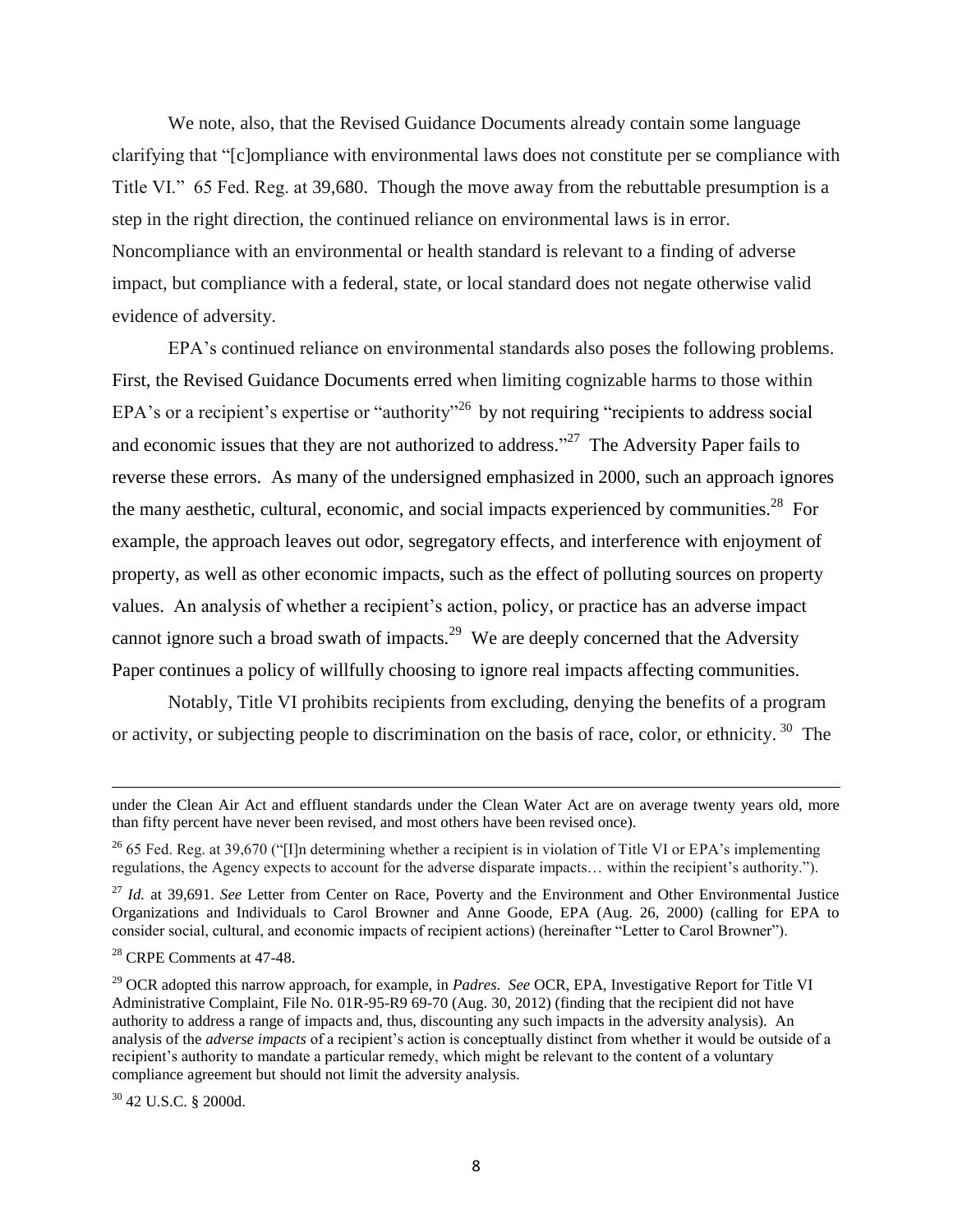statutory language contemplates the full range of potential impacts — including, for example, acknowledging that a segregatory effect is a cognizable form of injury. The Adversity Paper should make clear that adverse impacts may involve harms to health, damage to the environment, reduction in property values, and social harms, among others, and are not limited to measurable environmental or health effects. In addition, the investigation of adverse impacts should not be constrained by gaps in scientific knowledge about exposure, exposure pathways and health effects, or more broadly, the expertise of EPA or the recipients.<sup>31</sup> Evidence of any adverse impact is relevant to a finding of discrimination.

Second, the Adversity Paper does not change the "hierarchy" of data on adverse impacts developed in the Revised Guidance Documents. In those guidance documents, EPA stated that "data may not be readily available for many types of impacts," and created a hierarchy of existing data that OCR would use to determine adversity: (1) ambient monitoring data, (2) modeled exposure concentrations or surrogates, (3) known releases of pollutants or stressors, (4) quantities of chemicals and their potential for release, and (5) the existence of certain sources or activities.<sup>32</sup> It remains unclear how this hierarchy of *existing* data will influence OCR's attempt to use all "readily available and relevant data."<sup>33</sup> There is no mention of OCR's view on the relevance of citizen monitoring data, or local knowledge that may be less quantifiable than the data at the top of OCR's hierarchy.<sup>34</sup>

<sup>&</sup>lt;sup>31</sup> The Revised Guidance Documents contain additional language that may be interpreted as limiting analysis of effects to a subset of impacts and requires clarification. *See, e.g.*, 65 Fed. Reg. at 39,660 (in a section entitled "Relevant Data," the Revised Guidance Documents lay out an "order of preference" of relevant data to be used to conduct the analysis of adverse impact. The list starts with "[a]mbient monitoring data" and "[m]odeled ambient concentrations.‖ Notably, the list does not specifically identify outcome data—for example, high asthma or cancer rates. The list itself and the prioritization of items on the list reinforce an impression that a finding of adverse impact is contingent on environmental laws and standards and, also, that non-environmental harms will be ignored.); 65 Fed. Reg. at 39,661 ("Generally, the risk or measure of impact should first be evaluated and compared to *benchmarks* provided under relevant environmental statutes, regulations or policies."); 65 Fed. Reg. at 39,680 (The ―[e]xample of adverse impact benchmarks,‖ relies on hazard indices that are developed for other purposes and should not be the markers for identifying adverse impacts under Title VI); 65 Fed. Reg. at 39,680 ("[W]here the area in question is attaining that [NAAQS] standard, the air quality in the surrounding community will generally be considered presumptively protective and emissions of that pollutant should not be viewed as `adverse' within the meaning of Title VI."). The Adversity Paper should clarify that while violations of environmental standards are evidence of harm, lack of such data does not negate other indicia or evidence of impact.

<sup>32</sup> *Id.* at 39,679.

<sup>33</sup> *Id.* at 39,660.

 $34$  *See Jill Lindsey Harrison, Pesticide Drift and the Pursuit of Environmental Justice 115 (2011)* ("defining an issue as belonging tin the realm of science rather than politics ... is attempting to remove the issue from public debate"; to do so obscures data gaps, industry privilege, and other material factors that minimize official assessments of the problems such as pesticide drift, which disproportionately affects Latino farmworkers and their families). We note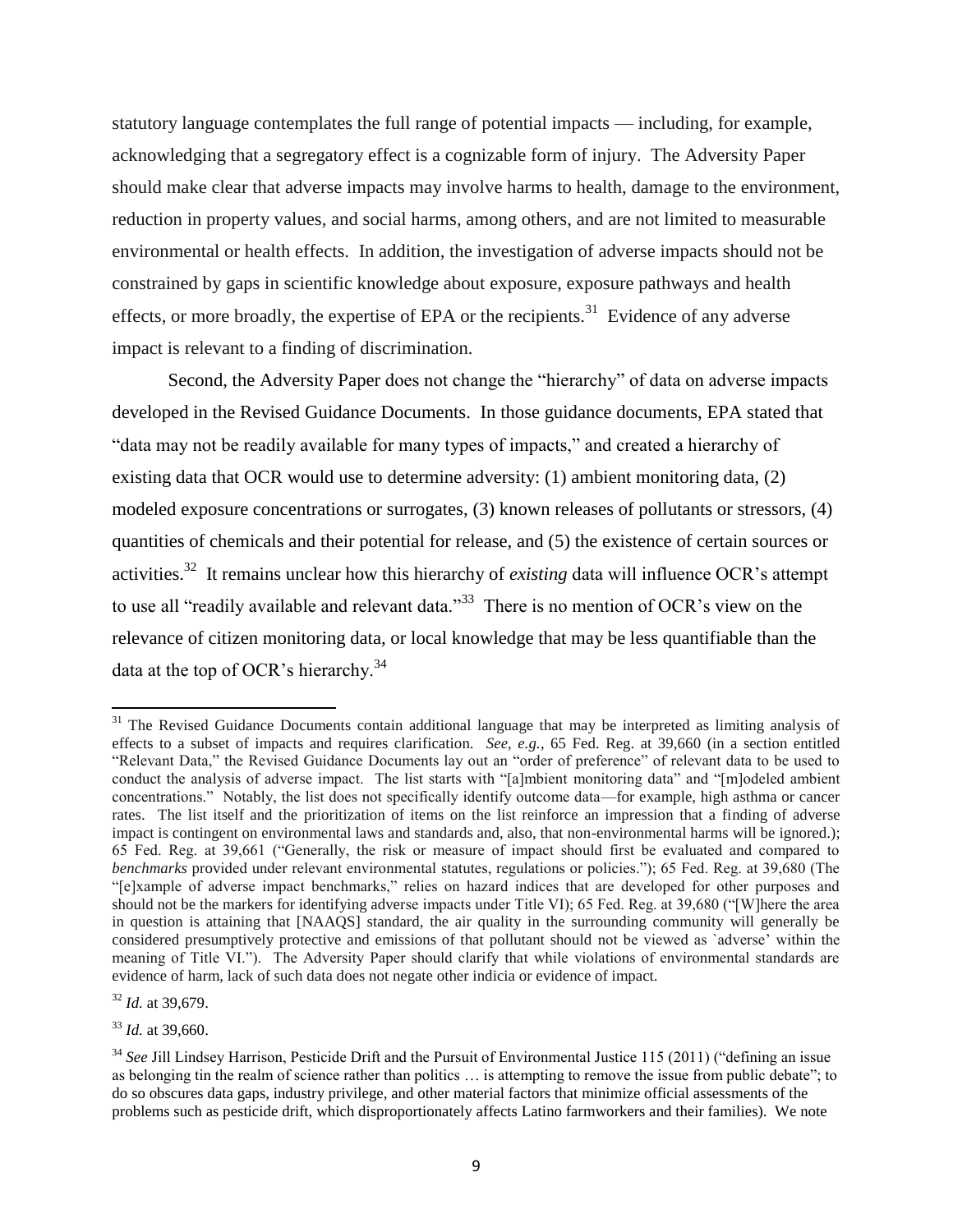Third, in light of EPA's concerns about its capacity and the availability of existing data, the approach to evaluating adverse impact suggested by the Adversity Paper is impracticable. EPA notes that in deciding whether a permit is in compliance with health-based standards, OCR may consider the "existence of hot spots, cumulative impacts, the presence of particularly sensitive populations…misapplication of environmental standards, or the existence of sitespecific data demonstrating an adverse impact.<sup>35</sup> But the Paper then indicates that compliance with ambient standards will under a variety of circumstances continue to operate as a presumption of no adverse impact, because "the Agency's existing technical capabilities and the availability of credible, reliable data" "may impact EPA's ability to consider other information concurrently with compliance with health-based thresholds.<sup>36</sup> In fact, if EPA continues to rely on such standards to measure adversity, it has a variety of platforms available that can provide, at reasonable cost, near-real-time, ground-level spatial data on emissions from permitted facilities. Its VIPER wireless system, for example, is in use throughout the country, and can be set up on short notice to gather new data on facility grounds or within residential communities through use of handheld sensors.<sup>37</sup> The agency could deploy these systems to gather baseline data at permitted facilities and ensure that increases over baseline do not pose a risk to public health. And it could partner with a variety of organizations, including other agencies such as the Centers for Disease Control and Prevention, to gather baseline biomonitoring data from residents who may be exposed to new emissions.<sup>38</sup> Such data are relevant for other existing programs administered by the agency, including EPA's Risk and Technology Review program that promulgates industry-specific residual risk standards based on maximally exposed individuals

 $\overline{a}$ 

that devaluing the experience of affected communities and anecdotal information has been a longstanding environmental justice concern. Moreover social issues like poverty, language barriers, and legal obstacles make environmental justice problems such as pesticide drift "more difficult to accurately quantify." *Id.* at 30.

<sup>&</sup>lt;sup>35</sup> Adversity Paper at 4.

 $36$  *Id.* at 5.

<sup>37</sup> EPA, VIPER Wireless Monitoring, Presentation at VIPER Data Workshop (Dec. 21, 2011); *see also* Evaluate Air Sensors Developed During EPA's Air Sensor Evaluation and Collaboration Event, EPA, www.epa.gov/nerl/features/sensors.html (last updated Dec. 18, 2012).

<sup>&</sup>lt;sup>38</sup> See, e.g., Ctrs. for Disease Control and Prevention, Dep't of Health and Human Servs., Third National Report on Human Exposure to Environmental Chemicals (2005); Rachel Morello-Frosch et al., *Toxic Ignorance and Right-to-Know in Biomonitoring Results Communication: A Survey of Scientists and Study Participants*, 8 Envtl. Health 1 (2009).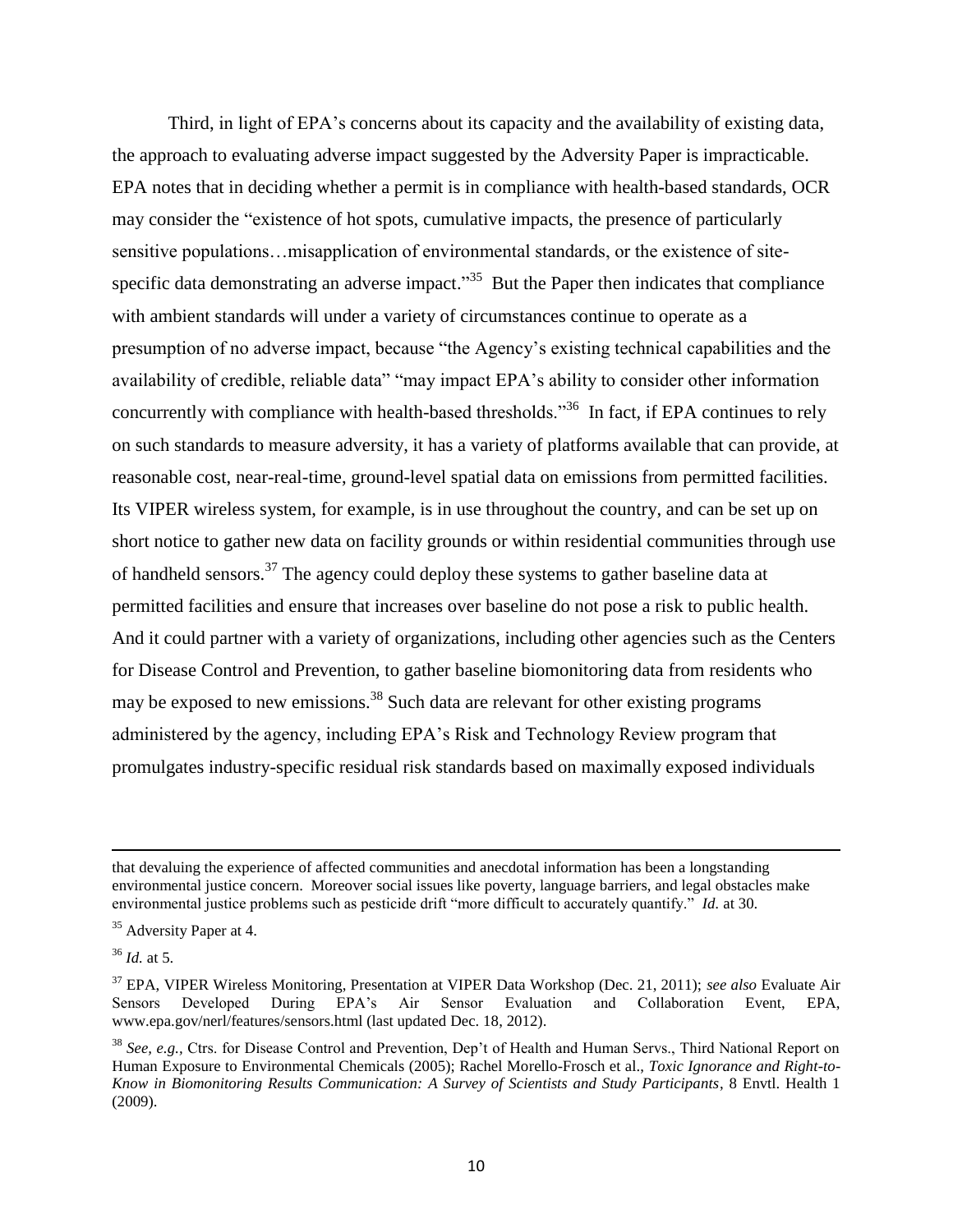near permitted facilities.<sup>39</sup> Given these and other capabilities, OCR's claim that it "expects to gather pre-existing technical data rather than generating new data<sup> $40$ </sup> seems inapposite. Without new data, meaningful investigations are likely to be stymied. OCR should commit to make use of all resources available to EPA, especially those that are cost-effective (such as wireless sensors and bio-monitoring).

Moreover, as discussed below, to the extent that technical capabilities for establishing a baseline and/or evaluating the cumulative impacts, the presence of particularly sensitive populations, misapplication of environmental standards, or a site-specific demonstration of other adverse impact are, in fact, inadequate, such limitations should not preclude a finding of adversity. The agency proposes to create too high a burden, based on another set of laws and regulations, rather than determining whether there is an adverse impact on the basis of race, color or national origin. The lack of such data on contamination affecting overburdened communities is a reflection of long-standing societal priorities, which, if allowed to defeat a finding of adversity, perpetuates discriminatory patterns. Given constraints on resources, it is neither realistic nor reasonable to expect complainants to hire the experts and pull together the data that the government has failed to collect. And with thousands of grantees, and thousands of subgrantees,<sup>41</sup> EPA cannot feasibly build a Title VI enforcement program working on the premise that each investigation would have to meet this high a burden on the issue of adversity. Both the Revised Guidance Documents and the Adversity Paper raise the bar for a demonstration of adversity beyond the realm of feasibility, so that it will largely be out of reach for low-income communities of color that experience the disproportionate burden of contamination.

Fourth, to the extent that a finding of adversity remains tethered to environmental and health-based standards, the Adversity Paper fails to clarify whether OCR will rely on risk-based proxies for "adverse" impacts caused by a recipient of agency funds. How will EPA use thresholds (e.g., cancer risks of less than one in one million or non-cancer risks of less than one on the hazard index) to determine "adversity"? Will the agency consider impacts "not adverse"

 $39$  42 U.S.C. § 7412(f)(2)(A).

<sup>&</sup>lt;sup>40</sup> Adversity Paper at 5.

<sup>41</sup> *See* Prime Award Spending Data: EPA, USA Spending,

http://www.usaspending.gov/?tab=By+Agency&fromfiscal=yes&fiscal\_year=2013&overridecook=yes&carryfilters =on&q=explore&maj\_contracting\_agency=6800&maj\_contracting\_agency\_name=Environmental+Protection+Agen cy.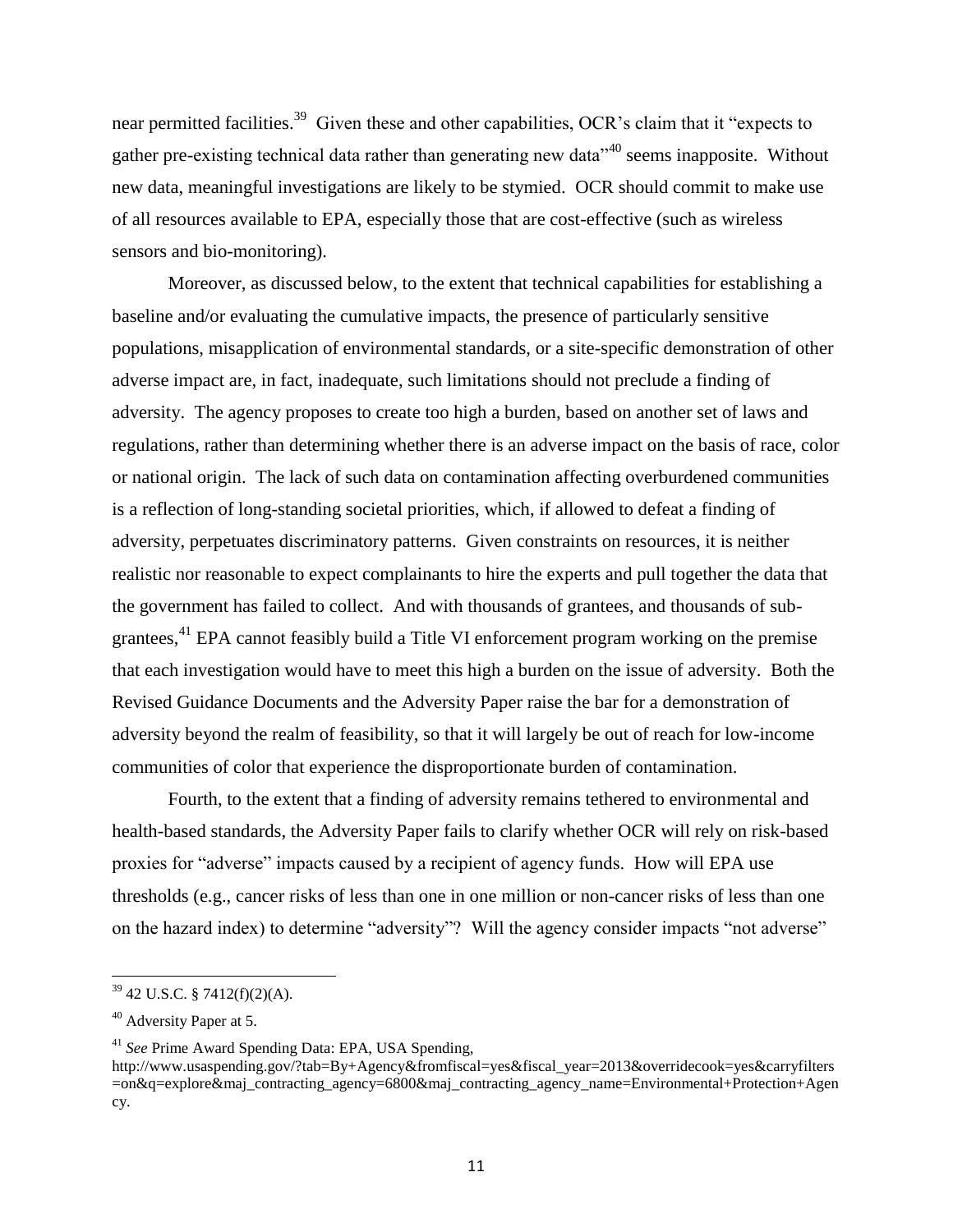if they are lower than those thresholds?<sup>42</sup> How will risks above those thresholds be determined to be "adverse"? Under what circumstances will EPA view differential exposure an "adverse" impact for purposes of making a *prima facie* finding of a Title VI violation? And how will it combine risk-based determinations with assessments of other health- and non-health-related stressors from a permitted facility's operations as well as departures from normal operations?

# **(B)The Adversity Paper Makes No Commitment to Memorialize EPA's Position in a Final Guidance and is Likely to Create Confusion for Recipients, Stakeholder Communities, and Investigators.**

The Adversity Paper states, "Upon finalization of this paper, the policy described herein will supersede the corresponding discussions" in the Draft Revised Investigation Guidance.<sup>43</sup> A robust Title VI compliance program requires that EPA finalize guidelines to ensure clarity, transparency, standardization, and accountability. The footnote leaves vague the relationship between this new policy, for example, and the Draft Recipient Guidance. Moreover, by addressing legal standards one at a time, and then memorializing them in multiple documents, EPA is creating unnecessary complexity for communities, recipients, and investigators.

# **(C)The Adversity Paper Represents Part of a Piecemeal Approach to Addressing Longstanding Problems with EPA's Legal Standards and Fails to Address Either Non-Permitting Fact Patterns or The Fact That Other Stages in the Investigative Process Remain Poorly Developed.**

EPA limits the scope of the Adversity Paper to the question of "adversity," a single step in its framework for analyzing Title VI claims for only one kind of decision by a recipient of federal funds: the decision to issue or renew an environmental permit. EPA's failure to address the standard for assessing adversity in "most non-permitting fact patterns" can only lead to additional confusion and conflict about the appropriate standard to apply in these other contexts. 44

l  $42$  65 Fed. Reg.at 39,680.

<sup>43</sup> Adversity Paper at 1 n.1.

<sup>&</sup>lt;sup>44</sup> In 2000, many of the signatories to this letter raised concern about EPA's failure to address the range of activities conducted by recipients of federal financial assistance that implicate Title VI, including, for example the clean-up of contaminated sites and the enforcement (or lack of enforcement) of environmental laws. *See* CRPE Comments at 10.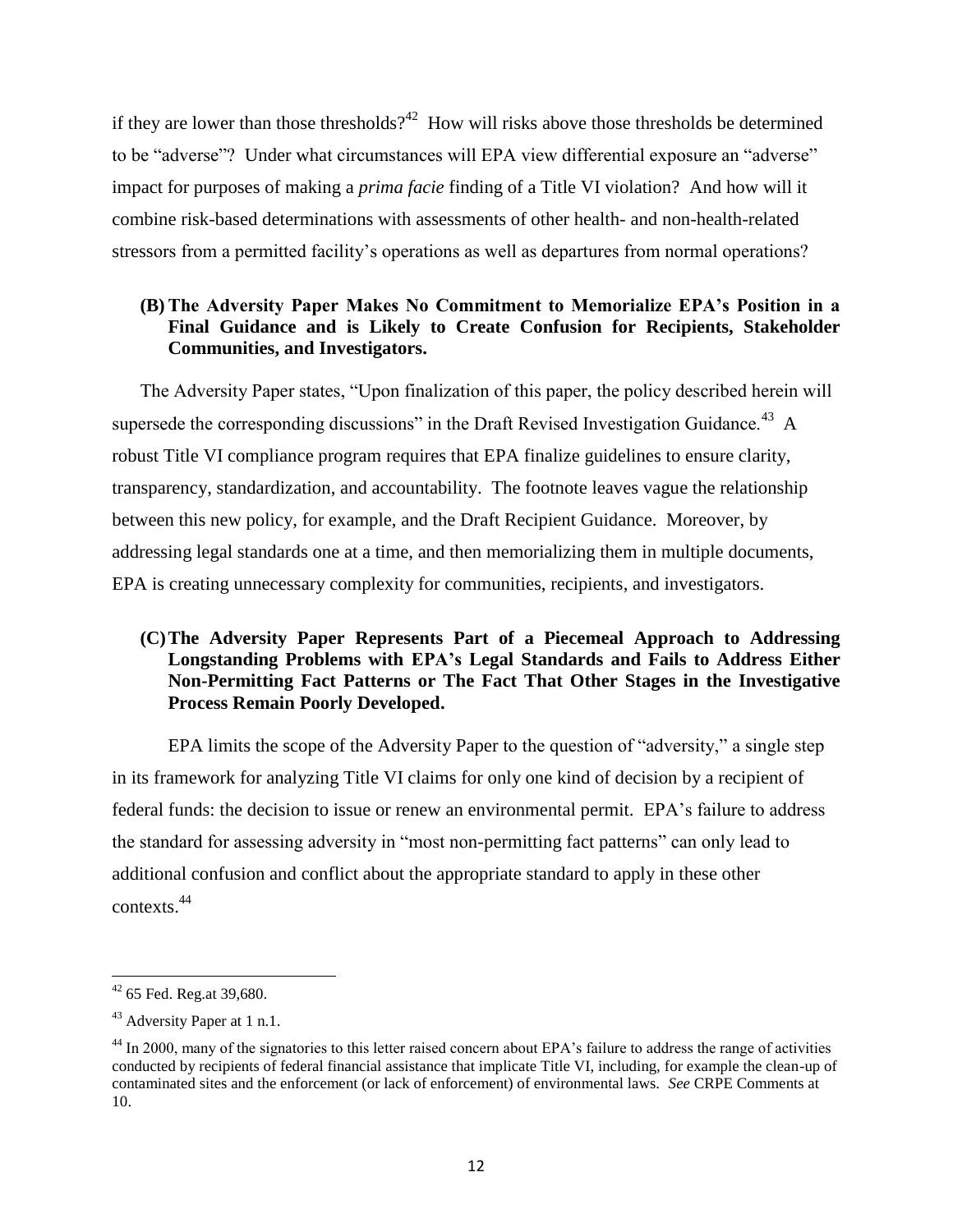Moreover, EPA makes clear that it chose to focus its attention on only a narrow portion of the investigative process: "This paper focuses only on a particular issue... described in step 1.a. ['Does the alleged discriminatory act have an adverse impact?']. $^{45}$  Apart from clarifying a limited set of circumstances that may lead to a finding of adverse impact, EPA ignores the remainder of the investigative process for establishing a *prima facie* Title VI violation in the Adversity Paper, offering that "[o]ther[ steps] may require elaboration in the future.<sup> $,46$ </sup> This statement reveals a lack of institutional memory, which will limit EPA's ability to competently reform its Title VI process.<sup>47</sup> Over more than ten years, comments filed before the agency, widely-cited journal articles in the wake of *Select Steel*, arguments in litigation against EPA, and findings of a federal advisory committee *convened by* EPA raised and repeated concerns with every stage of the investigative process.<sup>48</sup>

For example, the Adversity Paper leaves in place a lack of clarity about what constitutes a sufficient "substantial legitimate justification" to rebut a prima facie case of discrimination and the standards for evaluating less discriminatory alternatives. The Revised Guidance Documents call for a recipient's decision to be "reasonably necessary to meet a goal that is legitimate, important, and integral to the recipient's institutional mission.<sup> $,49$ </sup> Yet there is confusion about which goals are "integral" to a recipient's mission. In the Revised Guidance Documents, EPA states that OCR will administer this test by "likely consider[ing] broader interests, such as economic development."<sup>50</sup> As Professor Eileen Gauna has suggested, the tension between the requirement that a goal must be "integral" to a recipient's mission and this "broader" approach

 $\overline{a}$ 

<sup>&</sup>lt;sup>45</sup> Adversity Paper at 3.

<sup>46</sup> *Id.*

<sup>47</sup> *See* Deloitte Consulting LLP, Evaluation of the EPA Office of Civil Rights (Mar. 21, 2011), *available at*  http://www.epa.gov/epahome/pdf/epa-ocr\_20110321\_finalreport.pdf.

<sup>48</sup> *See, e.g.,* Nat'l Advisory Council for Envtl. Policy and Tech., Report of the Title VI Implementation Advisory Committee: Next Steps for EPA, State, and Local Environmental Justice Programs (1999); Luke W. Cole, *Wrong on the Facts, Wrong on the Law: Civil Rights Advocates Excoriate EPA's Most Recent Title VI Misstep*, 29 Envtl. L. Rep. 10,775 (1999); Bradford C. Mank, *The Draft Recipient Guidance and the Draft Revised Investigation Guidances: Too Much Discretion for EPA and a More Difficult Standard for Complainants?*, 30 Envtl. L. Rep. 11,144 (2000); Eileen Gauna, *EPA at 30: Fairness in Environmental Protection*, 31 Envtl. L. Rep. 10,528 (2001) (hereinafter "EPA at 30"); Padres Hacia Una Vida Mejor v. Jackson, No. 1:11-cv-1094, 2013 WL 459289 (E.D. Cal. Feb. 5, 2013).

 $49$  65 Fed. Reg. at 39,654.

<sup>50</sup> *Id.*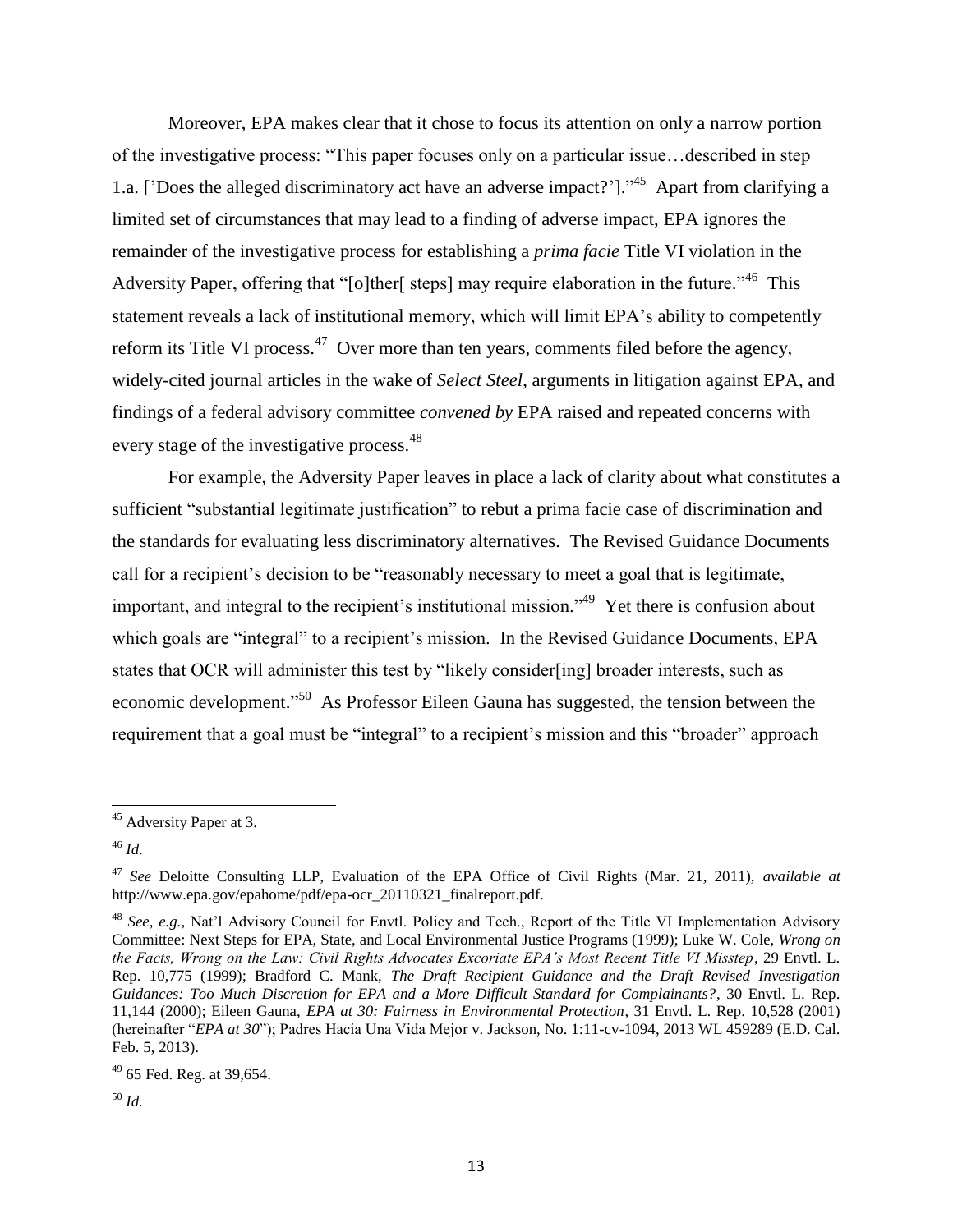creates an area of uncertainty.<sup>51</sup> The Revised Guidance Documents also fail to provide clarity on the circumstances under which EPA will consider cost a substantial legitimate justification or a sufficient reason to reject a less discriminatory alternative, stating only "OCR will likely consider cost and technical feasibility in its assessment of the practicability of potential alternatives.<sup> $52$ </sup> A recipient's ability to justify disparate impacts by appealing to broader economic interests will sharply limit Title VI enforcement. The signatories to this letter urge EPA to close this loophole and adopt a more appropriate standard of justification.

# **(D)The Adversity Paper Indicates That Complaints Are Screened for Standing and Ripeness, Imposing New Barriers to Title VI Enforcement.**

Footnote 8 of the Adversity Paper indicates that EPA's jurisdictional review of complaints includes a screening for standing and ripeness, imposing new and unnecessary barriers to Title VI enforcement. The doctrine of standing, for example, serves to set apart cases and controversies that are justiciable and properly before the courts.<sup>53</sup> A plaintiff in federal court must meet a three-part test requiring demonstration of (1) injury in fact, (2) a causal connection between the injury and conduct that is the source of the complaint, and (3) redressability, i.e. that the injury can be redressed by the outcome of the court's decision.<sup>54</sup> There is no standing requirement to file an administrative complaint under Title VI. Indeed, EPA's regulations state that a person may file a complaint if he or she "believes that he or she *or a specific class of* persons has been discriminated against in violation of this part."<sup>55</sup> There is no prerequisite that the complainant suffer direct or personal injury in fact, economic or otherwise, or be a member, representative, or organization representing a class of persons that suffers such harm. Pursuant to the Administrative Procedures Act, standing is *only* necessary when seeking judicial review, not when filing an administrative complaint or participating in the informal adjudication process.<sup>56</sup> Though the Adversity Paper asserts that the EPA, as well as other federal agencies,

<sup>51</sup> *EPA at 30, supra* note 48, at 10,548.

<sup>&</sup>lt;sup>52</sup> 65 Fed. Reg. at 39,683.

<sup>53</sup> *Lujan v. Defenders of Wildlife*, 504 U.S. 555, 560 (1992).

<sup>54</sup> *Id*. at 560-61.

<sup>55</sup> 40 C.F.R. § 7.120(a).

<sup>56</sup> 5 U.S.C. § 551, *et. seq*.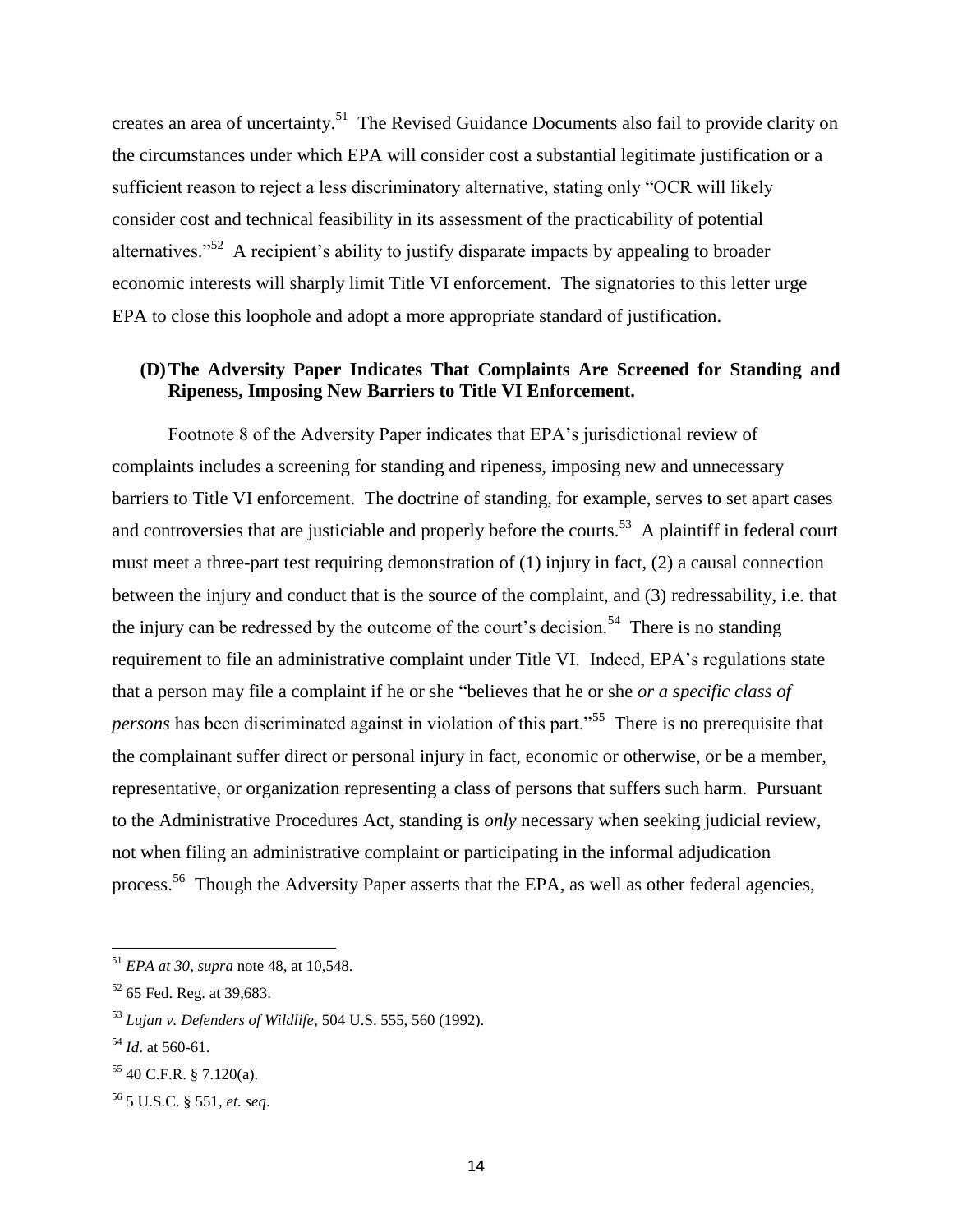has discretion in the enforcement of federal statutes, including how it elects to enforce Title VI,<sup>57</sup> any such discretion should not be exercised by the agency to add extra impediments to filing a viable complaint for an already overburdened, under-resourced, potential complainant. A new standing requirement further tips the scale in favor of the recipient by increasing the risk of discriminatory actions going unnoticed, and consequently unmitigated, at the expense of the health of many Americans.

Similarly, EPA's statement that its jurisdictional review includes a screening for "whether the complaint is ripe" also frustrates the goal of inclusive, comprehensive stakeholder involvement.<sup>58</sup> In *Angelita C*, EPA unambiguously stated that the showing of *potential* health effects (depending on their nature and severity) is an adequate basis not just for filing a complaint, but also for a finding of adverse impact.<sup>59</sup> The agency noted that a reasonable cause for concern, and correspondingly, a reasonable basis for filing a complaint based on that concern for public health or welfare can be evidenced in the establishment of an *imminent*, substantial harm or endangerment in a complaint:

…the decisional precedent demonstrates that an endangerment is substantial if there is reasonable cause for concern that someone or something may be exposed to a risk of harm by a release or a threatened release of a hazardous substance if remedial action is not taken, keeping in mind that protection of the public health, welfare and the environment is of primary importance.<sup>60</sup>

Imminent harm can be shown before a regulation or action is enforced. If a complainant knows that a law or action is forthcoming, that should be a reasonable enough cause for concern to file a complaint before the law or regulation is enacted. Because a complaint is not a request for judicial review, but rather a request that something be done before judicial review is necessary, EPA should loosen instead of tighten the requirements for filing a complaint in order to encourage resolution without the expense and time of going to court. As mentioned earlier, Title VI complainants typically have far fewer resources to devote to judicial proceedings than recipients of federal funds.

<sup>&</sup>lt;sup>57</sup> Adversity Paper at 2.

<sup>58</sup> *See* Adversity Paper at 2 n.8.

<sup>59</sup> OCR, EPA, Investigative Report for Title VI Administrative Complaint File No. 16R-99-R9 (2011). <sup>60</sup> *Id.*at 27.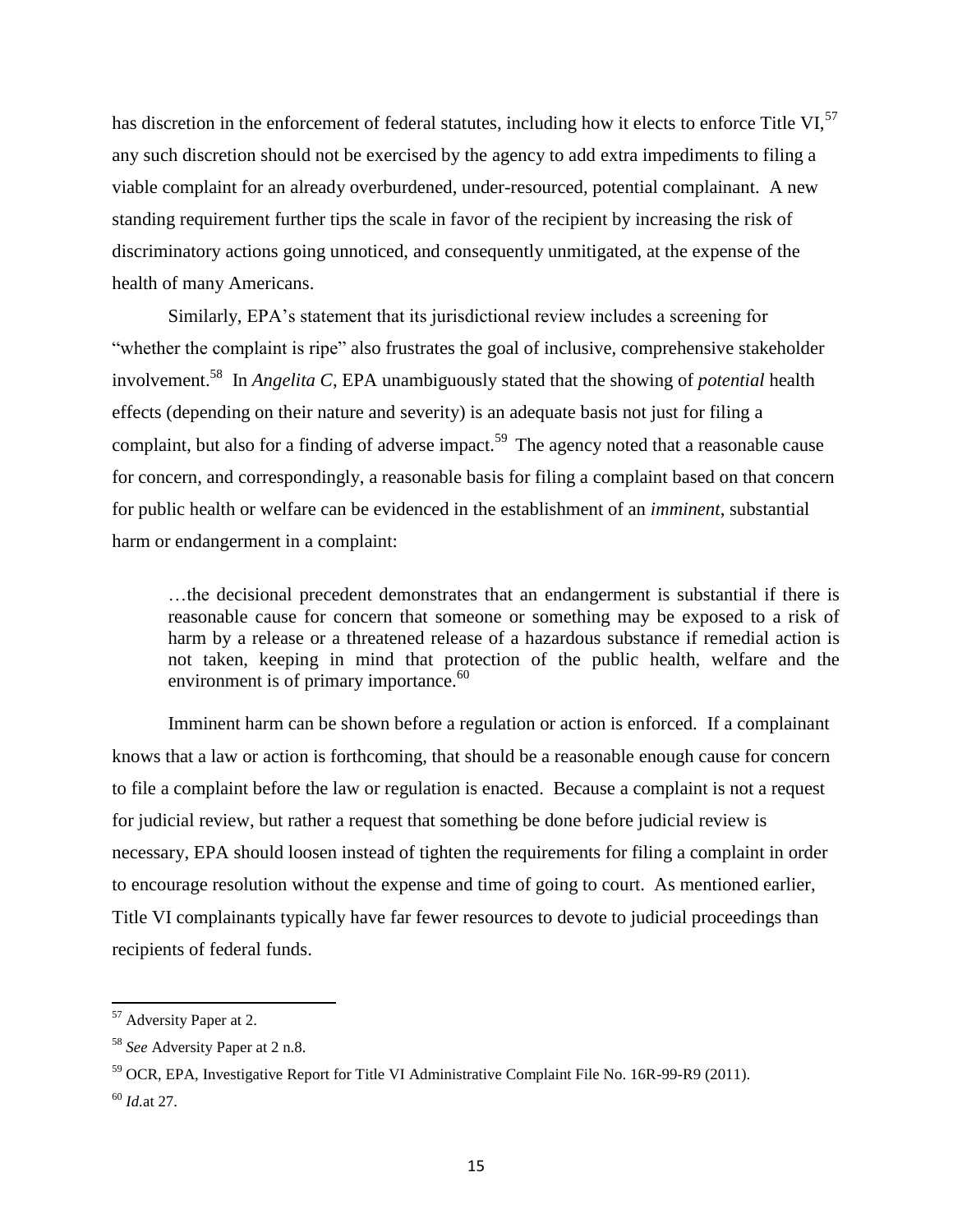EPA applied a ripeness standard in its decision to dismiss without prejudice *Coalition for*  a Safe Environment v. California Air Resources Board, EPA File No. 09R-12-R9.<sup>61</sup> In Safe *Environment*, California community groups with members living in close proximity to facilities governed by California's greenhouse gas cap-and-trade program alleged that the California Air Resources Board violated Title VI by allowing carbon trading, which denied overburdened populations the benefit of co-pollutant reductions in their communities.<sup>62</sup> Safe Environment alleged that the recent adoption of cap-and-trade inflicted imminent adverse impacts consistent with the *Angelita C*. preliminary finding and the Clean Water Act Enforcement Guidance.<sup>63</sup> EPA dismissed the complaint on ripeness grounds, stating:

OCR finds that this complaint is not ripe for review. The allegations in the complaint are speculative in nature and anticipate future events that may not occur. The actions to be taken in response to the new compliance obligations and the results of those actions are unknown and unpredictable. As a result, a meaningful review cannot be conducted at this time. Therefore, OCR rejects your complaint and its allegations.<sup>64</sup>

The Complainants sought reconsideration given EPA's conclusory rejection.<sup>65</sup> Six months later and just *two days after* EPA proposed the Adversity Paper, including footnote 8,

EPA responded to the *Safe Environment* petition.

Like the Complaint, your request lacks specific information that CARB either discriminated against "communities of color" in promulgating the Cap and Trade program, or that their actions in taking the preparatory steps to initiate the Cap and Trade program have resulted in harm to the complainants, either at the time the complaint was filed or now. Moreover, your request did not include any facts about the actual, real-world implementation of the program that would help to assess whether adverse, disparate impacts will occur.<sup>66</sup>

<sup>61</sup> *See* Letter from Rafael DeLeon, Dir., OCR, to Brent Newell and Sofia Parino, Ctr. on Race, Poverty & the Envt. (July 12, 2012,) attached as Exhibit xxxx; Letter from Rafael DeLeon, Dir., OCR, to Brent Newell and Sofia Parino, Ctr. on Race, Poverty  $&$  the Envt. (Jan. 25, 2013).

<sup>62</sup> *See Coalition for a Safe Environment v. California Air Resources Board*, EPA File No. R09-12-R9, filed June 8, 2012.

<sup>63</sup> *Id*. at 9-16.

<sup>&</sup>lt;sup>64</sup> See Letter from Rafael DeLeon, Dir., OCR, to Brent Newell and Sofia Parino, Ctr. on Race, Poverty & the Envt. at 2 (July 12, 2012).

<sup>65</sup> *See* Letter from Brent Newell, Ctr. on Race, Poverty & the Envt., to Rafael DeLeon, Dir., OCR (Aug. 6, 2012).

<sup>&</sup>lt;sup>66</sup> Letter from Rafael DeLeon, Dir., OCR, to Brent Newell and Sofia Parino, Ctr. on Race, Poverty & the Envt. at 2 Jan. 25, 2013).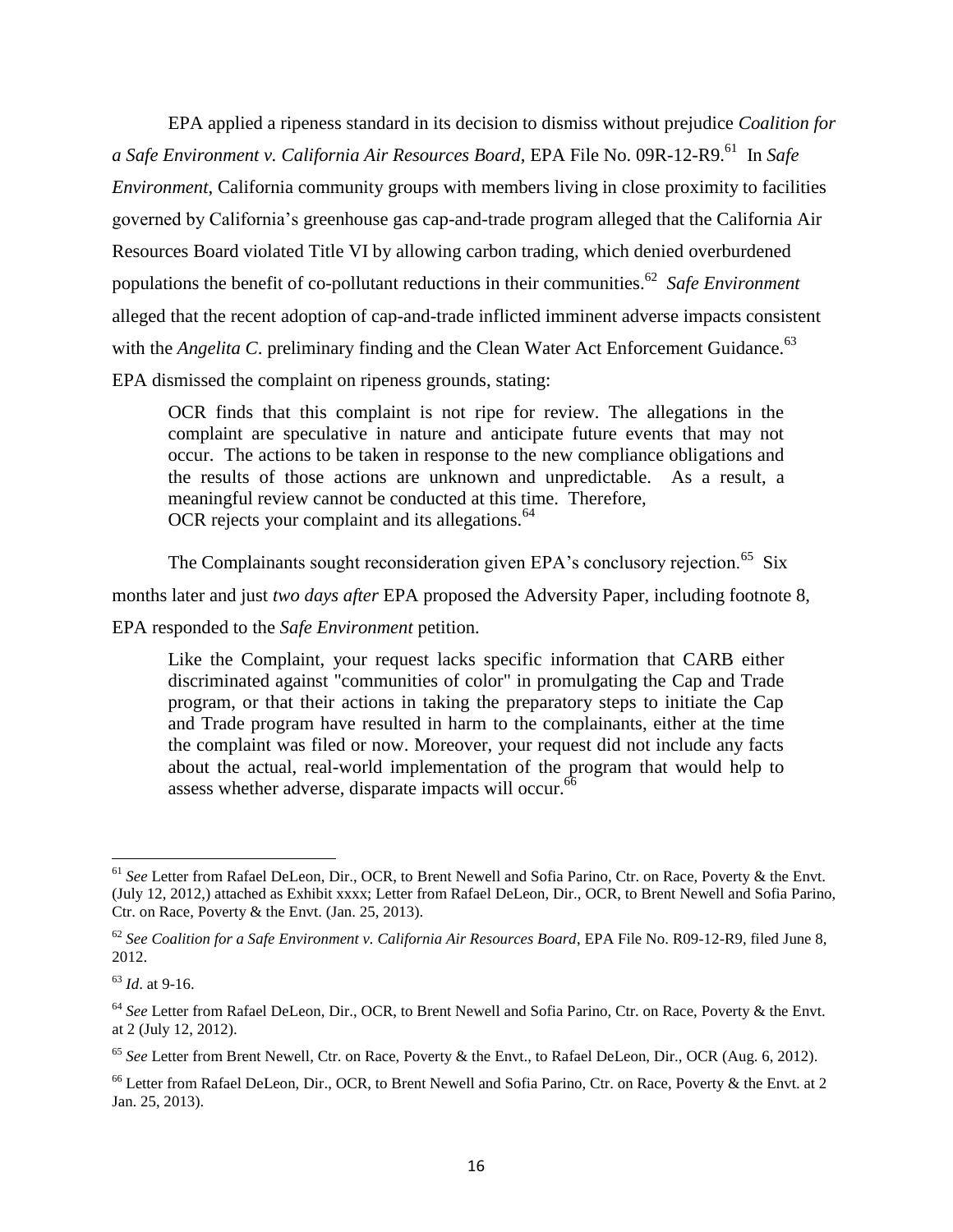EPA's implementation of footnote 8 in *Safe Environment* demonstrates that EPA is radically altering the timing of when a complainant must file a complaint, shifting the burden of proof to the complainant, and imposing an "actual harm" threshold from the implementation of a discriminatory act. First, complainants have only 180 days to file a Title VI complaint, or EPA routinely dismisses such complaints without invoking its authority to investigate a complaint on its own prerogative.<sup>67</sup> Under *Safe Environment* and footnote 8, a complainant must not only track when the act of the recipient took place, but also wait until the ax falls. The decision hints that, in the case of a regulatory program, a complainant must obtain knowledge of the specific date or dates of a recipient's implementation of that program and evidence of resulting harm to the complainants. Many regulatory programs have multiple stages of implementation, as regulations frequently phase in compliance obligations. EPA has thus injected significant uncertainty into the key date from which a short statute of limitations begins to run.

Second, during that short statute of limitations period with an uncertain beginning, a complainant now seems to bear the burden of proof in demonstrating actual harm to EPA. This reflects, again, a radical departure from the last two decades of Title VI enforcement, <sup>68</sup> and allows EPA to dismiss complaints on procedural grounds without expending resources on costly investigations. In implementing this policy, EPA could determine that a complainant has not met its threshold burden to demonstrate harm, regardless of the allegations in the complaint.<sup>69</sup> As EPA recognized in the Revised Guidance Documents, it is EPA, not the complainants, who should investigate and determine whether or not a recipient of federal funding is discriminating.

EPA should abandon its proposed stance toward, and recent application of, standing and ripeness, because such EPA determinations do not further the enforcement of civil rights or environmental justice, obligations EPA has under the law and the Executive Order, but rather

 $67$  EPA's Title VI regulations make clear that the agency has affirmative authority to enforce Title VI, authority that is not limited to responding to complaints: "The OCR may periodically conduct compliance reviews of any recipient's programs or activities receiving EPA assistance, including the request of data and information, and may conduct on-site reviews when it has reason to believe that discrimination may be occurring in such programs or activities."  $40$  C.F.R. § 7.115(a).

<sup>&</sup>lt;sup>68</sup> See 65 Fed. Reg. at 39672 (June 27, 2000) (" . . . [T]he complainants do not have the burden of proving that their allegations are true, although their complaint should present a clearly articulated statement of the alleged violation. It is OCR's job to investigate allegations and determine compliance."

<sup>&</sup>lt;sup>69</sup> The complaint in *Safe Environment* included extensive allegations, supported by fact, of disparity and adversity. *See* Coalition for a Safe Environment v. California Air Resources Board at 9-28, EPA File No. R09-12-R9, filed June 8, 2012.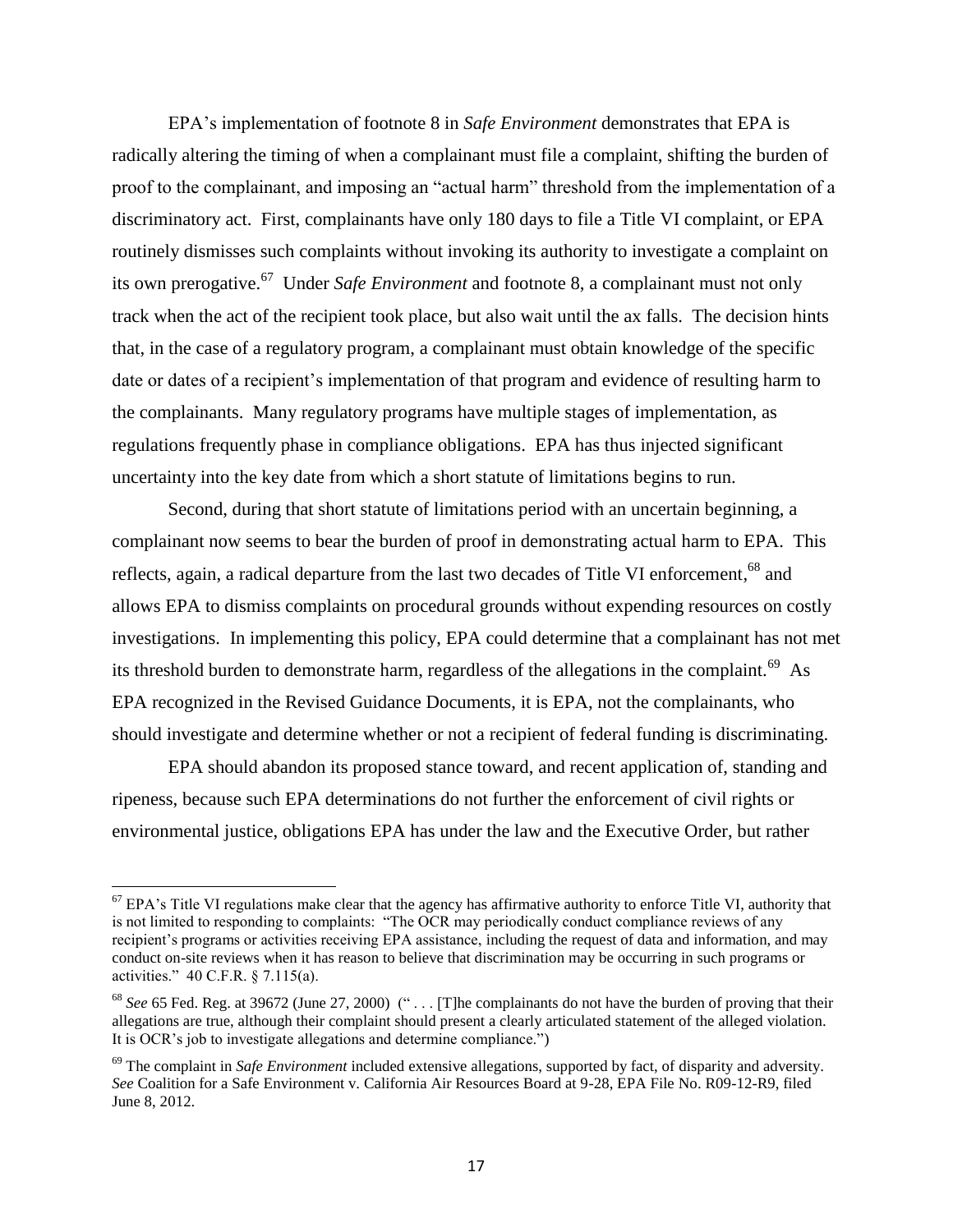place complainants in untenable positions against powerful agencies and sometimes insurmountable burdens of proof merely to file a complaint.

Moreover, if potential complainants do in fact fall into the category of what EPA has called "tipsters," discussed below at Part II.A, and are not aggrieved persons, directly affected by the recipient's action, then requiring ripeness, much less standing, can have a chilling effect on the possibility that they will speak up against a harm that may have a devastating impact on others in their communities. Thus to require ripeness before a person can file a complaint is unduly burdensome and possibly unjust for far too many people who are potentially impacted, and goes against the EPA's past practices and self-declared value of inclusivity of all stakeholders, making an already historically difficult and challenging process that much harder.

With this in mind, we hope the agency will remove references to jurisdictional review of standing and ripeness in any final version of the adversity guidance.

### **(E) Notwithstanding EPA's Other Duties and Authorities, the Agency is Charged with Enforcing Title VI and Must Have the Political Will to Ensure Compliance, Even in the Context of Cooperative Federalism.**

We support the dual importance of robust discrimination protections and effective governance, which should both constructively inform Title VI policies. In particular, administrative enforcement has the highest potential for success when agencies build on each other's experience and on the resources already invested in developing best practices. For this reason, we were glad that EPA noted the importance of continuing "to review programs and best practices in place in other federal agencies to ensure consistency to the extent applicable and identify approaches that may be transferable to EPA's Title VI program. $^{770}$ 

However, we recommend that the final guidance take a more proactive and rigorous stance in seeking to match the best Title VI practices developed by other agencies,  $\frac{1}{1}$  as well as striving for EPA to itself become a model. We hope that EPA will take concerted steps to identify elements of Title VI enforcement frameworks that have been maximally effective in ensuring that federal assistance does not reinforce or support discrimination—and will adapt those to be even more effective in the environmental regulatory context.

 $70$  Adversity Paper at 1 n.3.

 $<sup>71</sup>$  In particular, we commend the Title VI guidance documents developed by the Federal Transit Administration as</sup> one example. *See, e.g.,* discussion *infra* note 83, at 22.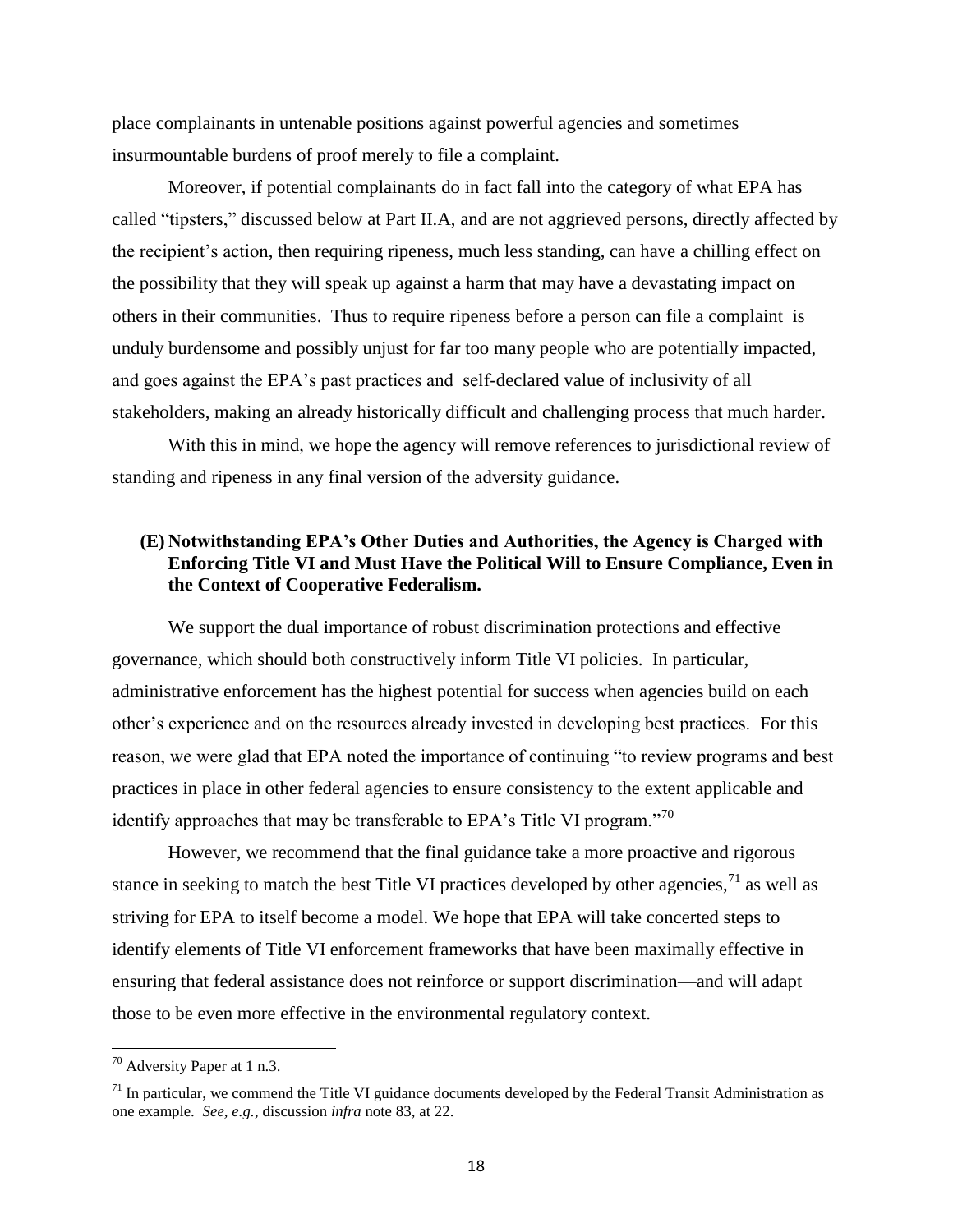The Adversity Paper, in contrast, reflects an overly hesitant approach that undermines the value of cross-agency resources. In particular, the Adversity Paper guidance states:

The Agency has encountered a number of complex and unique issues of law and policy in the course of Title VI complaint investigations, especially allegations concerning the protectiveness of environmental permits issued by state and local agencies that receive EPA financial assistance. These challenges have been the consequence of the need to merge the objectives and requirements of Title VI with the objectives and requirements of the environmental laws that the Agency implements. The Agency's environmental regulatory mandates require complex technical assessments regarding pollution emissions, exposures, and cause-effect relationships. In addition, the cooperative federalism approach embodied in the federal environmental statutes requires that EPA accomplish its environmental protection objectives in close coordination with state and local environmental regulators. Such issues do not have ready analogues in the context of other federal agencies' Title VI programs.<sup>72</sup>

We appreciate that each agency, including EPA, encounters unique challenges in Title VI program design. However, the tone of EPA exceptionalism set by this draft paragraph raises concerns that the guidance will foster a defeatist perspective toward efforts to mine other agencies' successes, as well as suggesting a relatively low standard for EPA's Title VI performance.

We address below the specific issues raised by this draft paragraph, but we would also emphasize that its premise runs contrary to fundamental Title VI objectives. While agencies must adapt Title VI procedures and enforcement to the fields they regulate (and the specific burdens and benefits encountered there), the legislation was clearly not intended to yield a tiered model in which some agencies incorporate its directives less fully than others due to inflexible program design or existing agency-recipient dynamics. Rather, Title VI was intended as a consistent and overarching mandate that the government divest itself of discrimination across all programs and activities: a way to "insure the uniformity and permanence to the nondiscrimination policy" and avoid a piecemeal approach.<sup>73</sup> Indeed, the challenges of federalism gave rise to civil rights laws, including Title VI, and are endemic to civil rights enforcement. Many of the pioneering Title VI cases, for example, brought to desegregate school systems throughout the country, carried this crucial federal prohibition against discrimination

<sup>72</sup> *Id.* at 1.

<sup>73</sup> *See* 110 Cong. Rec. 6544 (1964) (statement of Sen. Humphrey).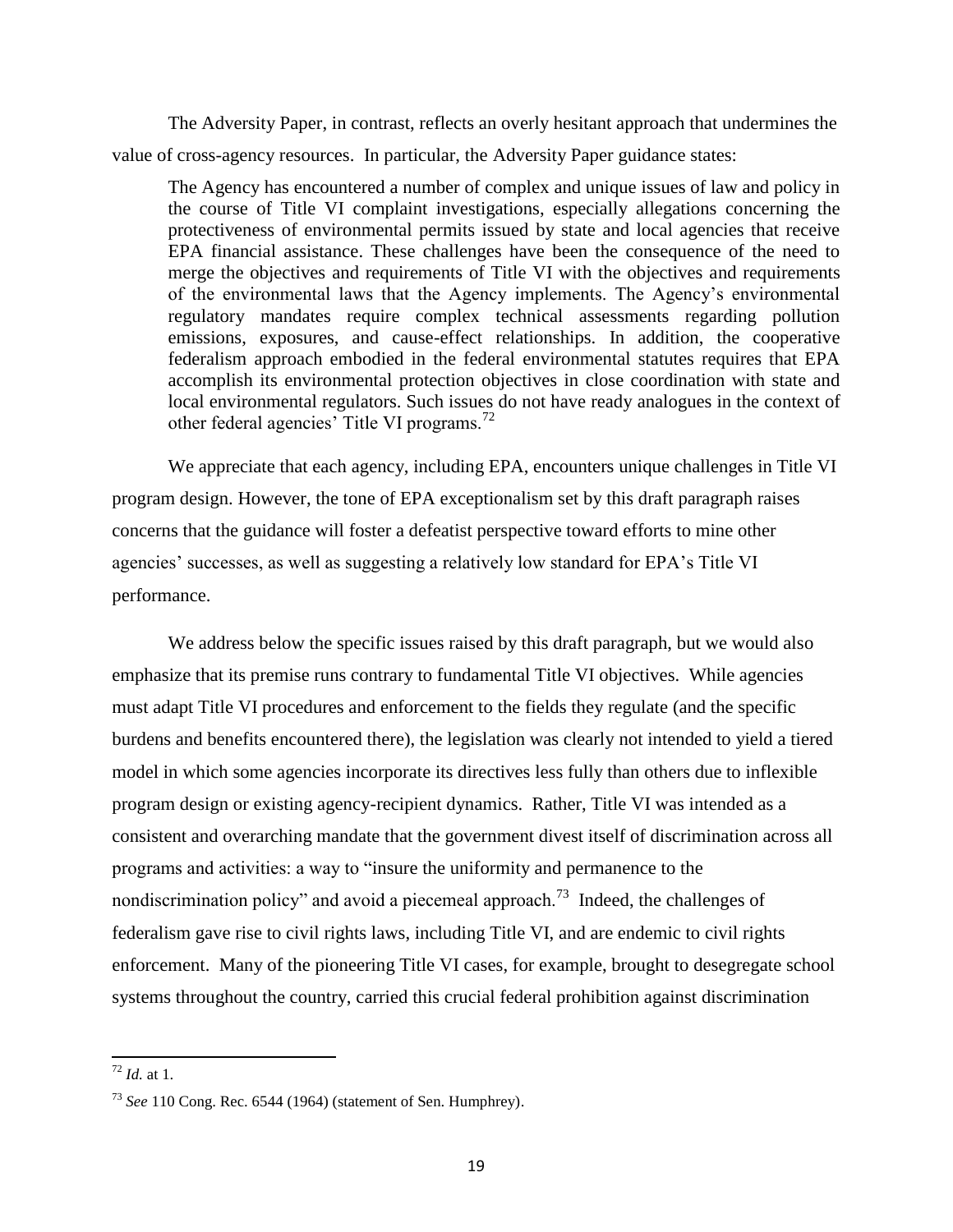into traditional spheres of state and local control.<sup>74</sup> As the Fifth Circuit Court of Appeals stated in one such case, "Congress decided that the time had come for a sweeping civil rights advance, including national legislation to speed up desegregation of public schools and to put teeth into enforcement of desegregation."<sup>75</sup> Citing legislative history, the Court continued:

[T]itle VI is designed as a step toward eradicating significant areas of discrimination on a nationwide basis. It is general in application and national in scope.... It is not healthy nor right in this country to require the local residents of a community to carry the sole burden and face alone the hazards of commencing costly litigation to compel school desegregation. After all, it is the responsibility of the Federal Government to protect constitutional rights [such as those undergirding Title VI $1^{76}$ 

Given the inequitable distribution of environmental hazards on the basis of race, color, and national origin across the United States, and the devastating effects of contamination, including the impact of exposure to carcinogens, neurotoxins, endocrine disruptors, and other health hazards, the mandate of the federal government is no less crucial today.<sup>77</sup>

This message was reinforced by Executive Order 12898, which heightened the procedural requirements for many agencies, including EPA, and called for increased cross-agency collaboration.<sup>78</sup> The hazards of discrimination are certainly no less important in the environmental sphere than elsewhere, and equal or greater safeguards are merited.

More specifically, this section of the Adversity Paper posits that the technical nature of environment regulation, and the priorities set by the cooperative federalist scheme, may prevent EPA from importing strong Title VI standards or setting its own. Yet other agencies face comparable challenges. EPA's fellow agencies also grapple with an intricate range of statistical assessments, causality determinations, competing mandates, unclear valuations, and injury predictions. These agencies must evaluate potential health, economic, and other impacts that may require complex determinations.

 $\overline{a}$ 

<sup>&</sup>lt;sup>74</sup> See, e.g., *United States v. Jefferson Cnty. Bd. Of Educ.*, 372 F.2d 836 (5<sup>th</sup> Cir. 1966), *aff'd on reh'g*, 380 F.2d 385  $(5^{th}$  Cir. 1967).

<sup>75</sup> *Id.* at 849.

<sup>76</sup> *Id.* at 849 n.17, citing House Judiciary Committee Report No. 914, to Accompany H.R. 7152, 2 U.S. Code Congressional and Administrative News,  $88^{th}$  Cong.  $2^{nd}$  Sess. 1964, at 2393.

 $77$  For an annotated bibliography of studies and articles documenting the disproportate impact of environmental hazards on the basis of race and/or income, see Cole and Foster, *supra* note 9, at 167-83.

<sup>78</sup> *See* Exec. Order No. 12898, 59 Fed. Reg. 7629 (Jan. 30, 1995).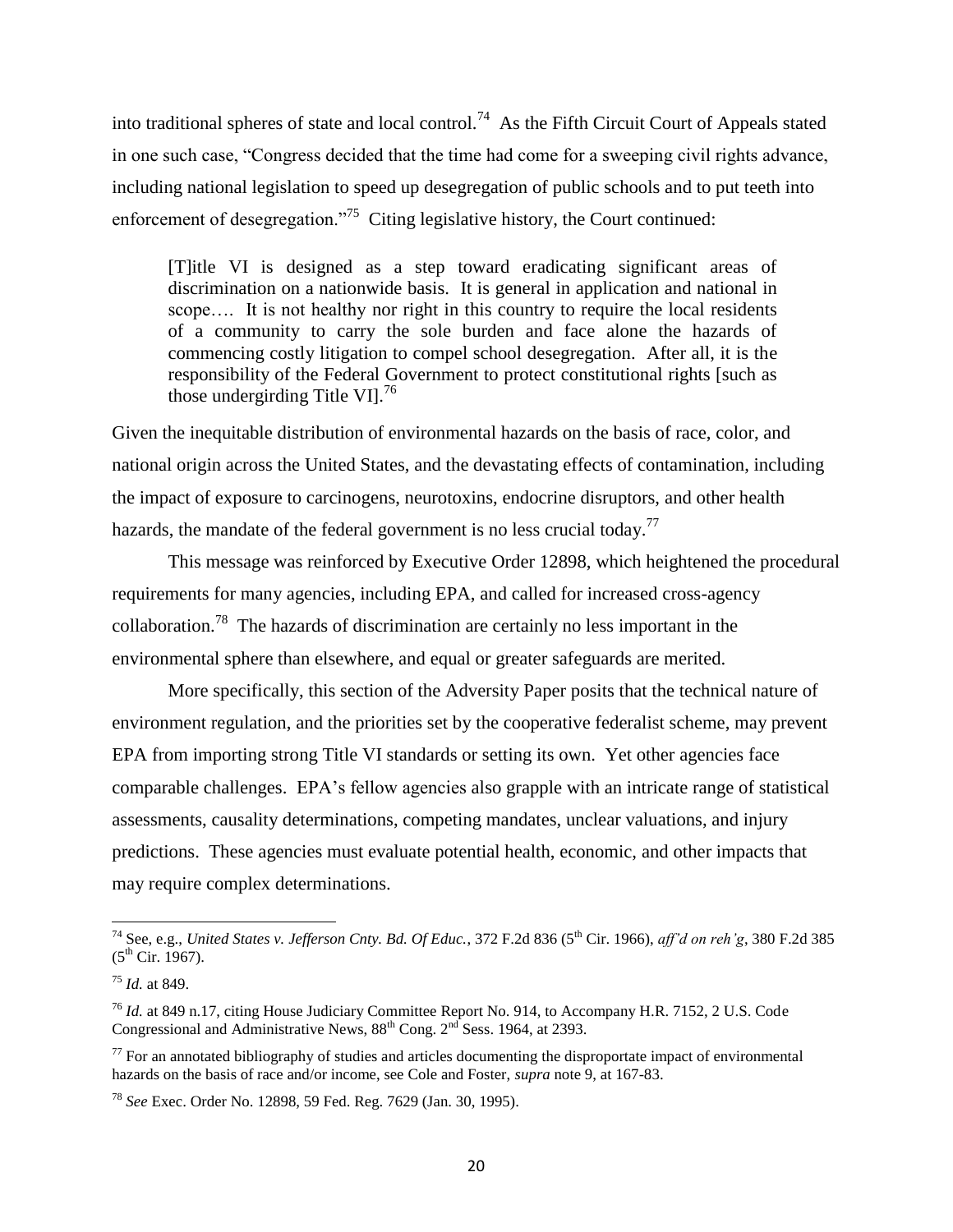The challenges posed by cooperative federalism are not native only to environmental regulation. Federal programs such as Medicaid, for instance, are federal-state partnerships, and Medicaid is administered by state agencies.<sup>79</sup> Additionally, numerous other agencies must navigate relationships with recipients whom they both oversee and rely upon—both for the oversight of sub-recipients and for the implementation of other critical programs. For example, the U.S. Department of Housing and Urban Development ("HUD") is charged with the compliance of state and local housing and community development agencies, which administer block grants as well as subsidies.<sup>80</sup>

Federal-state partnerships of all kinds exist across federal agencies, and other federal agencies that enforce Title VI also wear multiple hats. For example, federally assisted transportation recipients must attend to the racially disparate effects of transit service plans, fare policies, and environmental and social benefits and burdens.<sup>81</sup> The Federal Transit Administration has identified objectives for Title VI evaluations encompassing the need to:

- a. Ensure that the level and quality of transportation service is provided without regard to race, color, or national origin;
- b. Identify and address, as appropriate, disproportionately high and adverse human health and environmental effects, including social and economic effects of programs and activities on minority populations and low-income populations;
- c. Promote the full and fair participation of all affected populations in transportation decision making;
- d. Prevent the denial, reduction, or delay in benefits related to programs and activities that benefit minority populations or low-income populations;
- e. Ensure meaningful access to programs and activities by persons with limited English proficiency.<sup>82</sup>

<sup>79</sup> *See, e.g., Frazier v. Bd. of Trustees of Nw. Miss. Reg'l Med. Ctr.*, 765 F.2d 1278 (5th Cir. 1985), *modified on other grounds*, 777 F.2d 329 (5th Cir. 1985), cert. denied, 476 U.S. 1142 (1986) (finding hospital contractor directly subject to Title VI because of receipt of Medicaid funds).

<sup>80</sup> *See* 24 C.F.R. § 1.4 (providing for nondiscrimination in housing programs); 28 C.F.R. § 42.408(c) (DOJ coordinating regulation providing that "[w]here a federal agency requires or permits recipient to process Title VI complaints, the agency shall ascertain whether the recipients' procedures for processing complaints are adequate.").

<sup>81</sup> *See* Fed. Transit Admin., U.S. Dep't of Transp., C 4702.1A: Title VI and Title VI-Dependent Guidelines for Federal Transit Administration Recipients (May 13, 2007), *available at*  [http://www.fta.dot.gov/documents/Title\\_VI\\_Circular\\_4702.1A.pdf.](http://www.fta.dot.gov/documents/Title_VI_Circular_4702.1A.pdf)

 $^{82}$  *Id.* at II-1.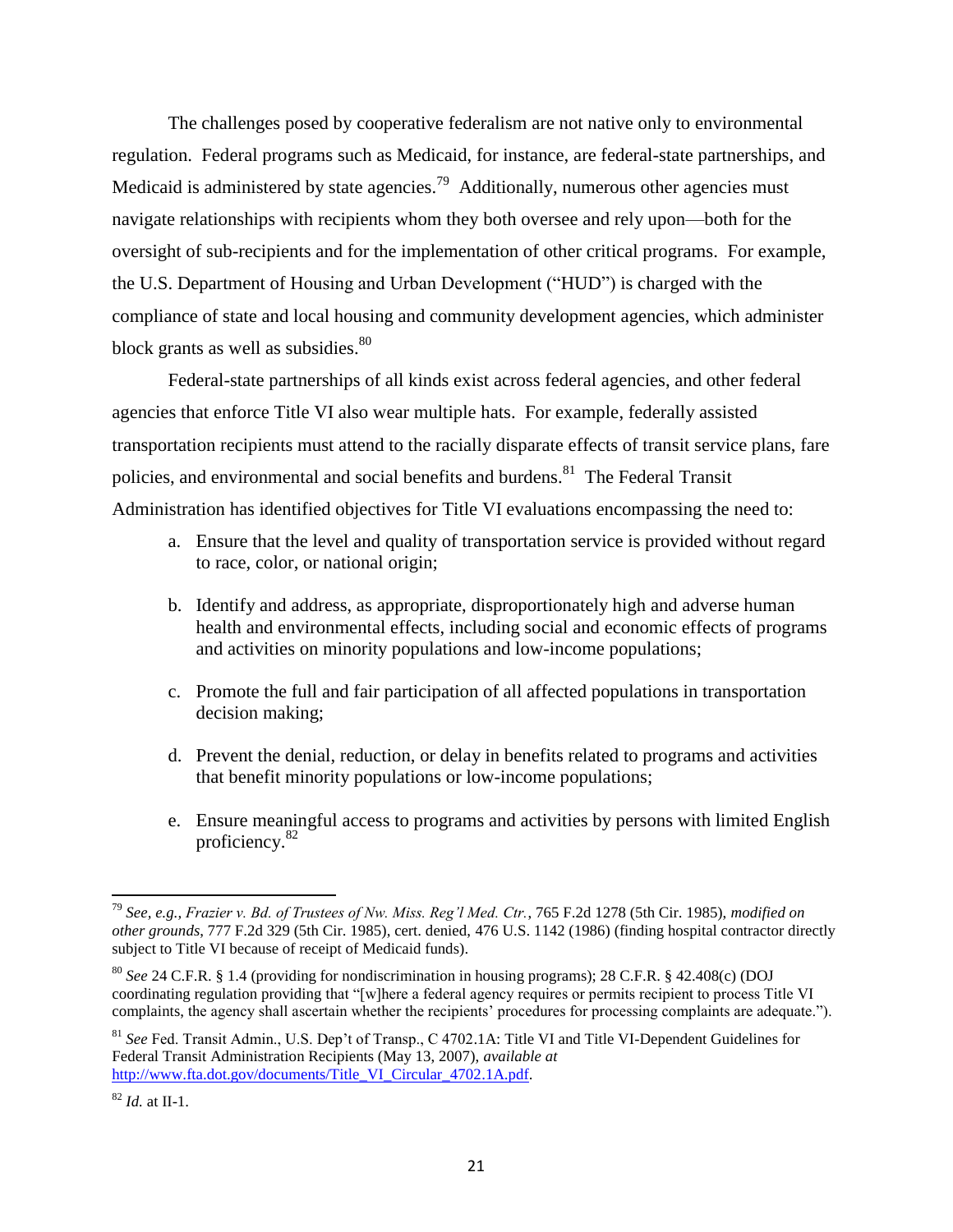Along similar lines, the community development projects overseen by HUD can have multifaceted impacts that are greatly variable across locations.<sup>83</sup> For all agencies, the difficulties incumbent in assessing racially discriminatory harms should prompt efforts to render Title VI reviews and procedures *more* accessible, so that community impacts are better understood, while informing staff training and research investments.

While keeping in mind its obligations to the community at large, including vulnerable individuals and populations, any agency negotiating these relationships will need to consider the impact of enforcement on the recipient's beneficiaries and the continuing working relationship between federal and state entities*—*and Title VI and DOJ's Coordinating Regulations contemplate this concern across the board. *See* 42 USC §2000d-1; *Bd. of Pub. Instruction v. Finch*, 414 F.2d 1068, 1075 n.11 (5th Cir. 1969) (voluntary compliance should be sought and the termination of funds is a last resort, due to concerns for beneficiaries of federal assistance); *but see* 28 C.F.R. § 42.411(a), balancing this concern with the requirement that the agency ensure responsive action or then proceed to stronger enforcement measures.

EPA's role as a leading federal agency charged with protecting public health and the environment may be unique, but in our cooperative federalist system the challenges posed by the dual roles of agencies in policing recipients for compliance with Title VI and working cooperatively with them to implement federal laws and programs are shared by all federal agencies. The cooperative federalist model is no excuse for limiting EPA's Title VI enforcement program.

#### **II. The Complainant Guidance**

EPA's Complainant Guidance plainly responds to the criticism the environmental justice community has levied against EPA following EPA's exclusion of the complainants during the resolution of *Angelita C. v. California Department of Pesticide Regulation*, EPA File No. 16R-99-R9. Despite what appear to be good faith efforts by EPA, the Complainant Guidance neither provides anything beyond what the agency already does nor bestows any procedural

<sup>83</sup> *See, e.g., Shannon v. HUD,* 436 F.2d 809 (3d Cir. 1970) (finding that the procedures HUD followed in approving a change in an urban renewal plan that altered a plan for owner-occupied dwellings to a plan for rental dwellings with rent supplement assistance failed to make any inquiry into the effect of the change in type of housing on the racial concentration in the renewal area or in the city as a whole, and were not in adequate compliance with Title VI or the Fair Housing Act.)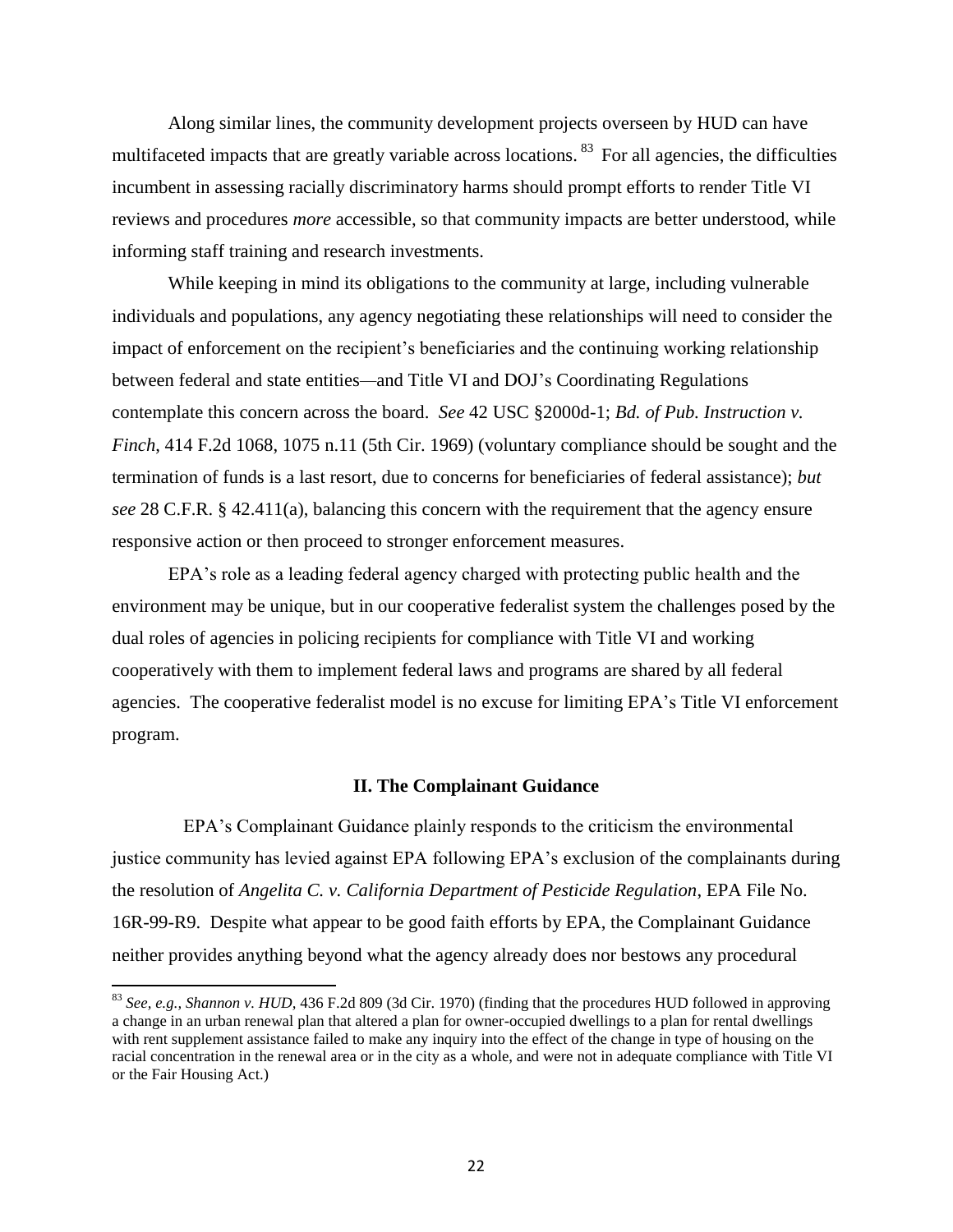rights on those filing complaints or suffering discrimination. Moreover, the Complainant Guidance fails to adhere to important principles set forth in EPA's 2003 Public Involvement Policy<sup>84</sup> and EPA's 2006 Title VI Public Involvement Guidance for EPA Assistance Recipients Administering Environmental Permitting Programs.<sup>85</sup>

EPA's Complainant Guidance suffers from several major deficiencies. First, EPA's labeling of those filing complaints or suffering discrimination as "Tipsters" is insulting to communities of color experiencing the impacts of environmental injustice. If EPA is serious about reforming its Title VI program, then EPA must institutionally change how it views and treats complainants and community stakeholders – people living and working in proximity to permitted facilities and toxic sites – more generally. Second, EPA must meaningfully involve those suffering discrimination in the investigation of their complaints, including proactively involving them in the investigation, providing full and free access to documents, and providing the resources to even the playing field during Alternative Dispute Resolution ("ADR"). Third, a complainant should receive immediate notice of a preliminary finding of discrimination, be included in any voluntary compliance negotiations on equal footing with the discriminating recipient, and be allowed to offer and receive settlement terms that actually remedy the discrimination suffered.

# **(A)Title VI Complainants Should Receive Dignified and Protective Treatment from EPA.**

EPA's use of the term "tipster" in the Complainant Guidance denigrates those who suffer from unlawful discrimination. EPA justifies the use of that term because a "complainant is not like a plaintiff in court."<sup>86</sup> EPA asserts, "[r]ather, a complainant's role is more like that of a tipster, who reports what he or she believes is an act violating Title VI.  $\cdot$ <sup>87</sup> EPA is correct that a complainant need not actually be a victim of discriminatory actions by a recipient to be eligible to file a Title VI complaint. *See* 24 C.F.R. § 7.120(a) ("A person who believes that he or she or a specific class of persons has been discriminated against in violation of this part may file a

 $\overline{a}$ 

<sup>84</sup> EPA, Public Involvement Policy (May 2003), *available at*  http://www.epa.gov/publicinvolvement/pdf/policy2003.pdf

<sup>85</sup> 71 Fed. Reg. 14,207 (Mar. 21, 2006).

<sup>86</sup> Complainant Guidance at 1.

 $^{87}$  *Id.*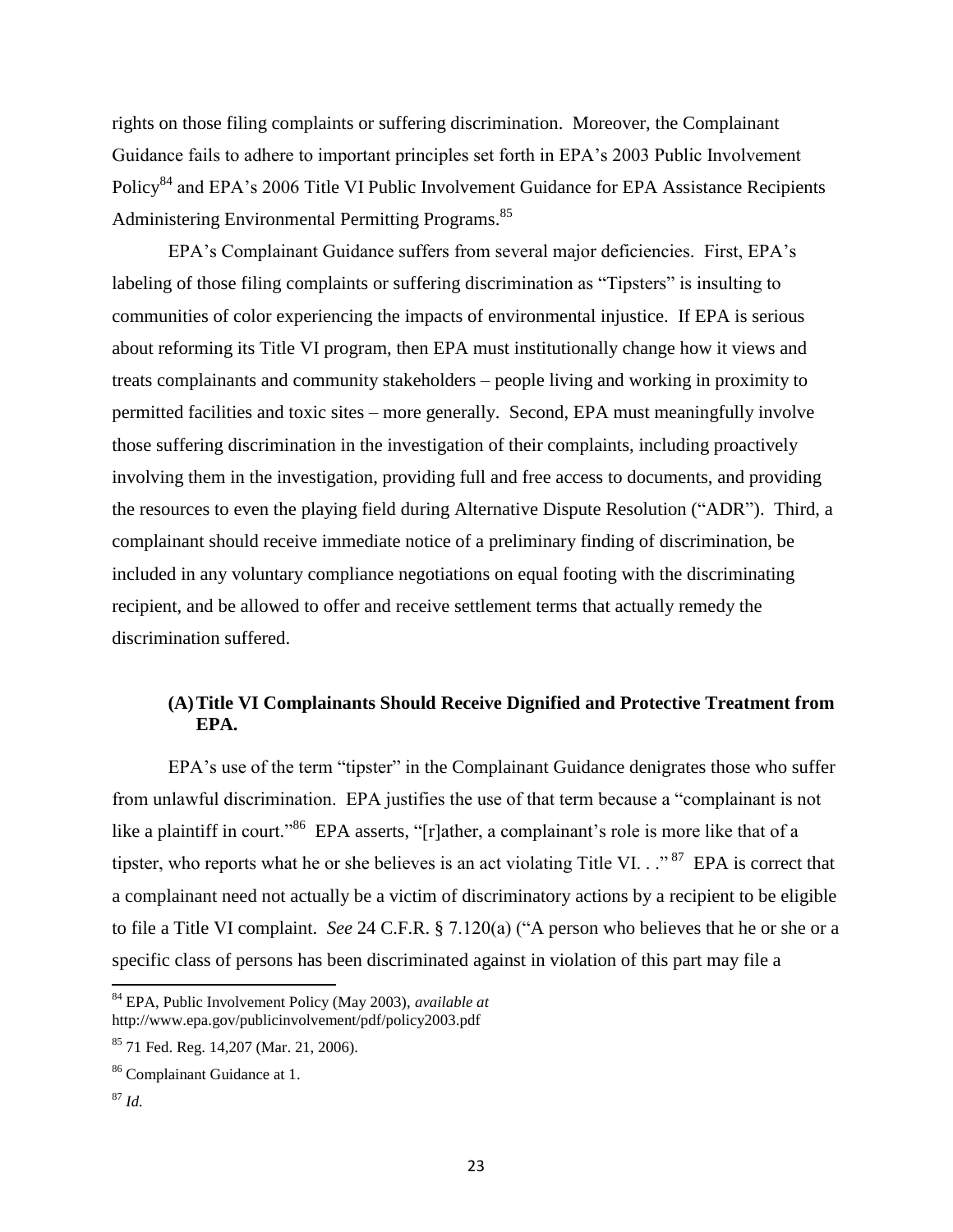complaint. The complaint may be filed by an authorized representative.") However, more often than not, those who file Title VI complaints are directly harmed by the discriminatory actions of a recipient. For example, the children on whose behalf their parents filed a Title VI complaint in the *Angelita C*. case suffered discrimination from unhealthy short-term and long-term exposures to methyl bromide.<sup>88</sup> Those parents and others who are the victims of discriminatory conduct are not merely dropping a dime on a criminal or snitching. Instead, they seek to protect their right to be free from discrimination on the basis of race, color or national origin. EPA should delete all references to the term "tipster" in its final complainant guidance.

# **(B) EPA Must Provide Complainants a Meaningful Opportunity to Participate in the Title VI Complaint Process.**

Rather than proposing new procedural protections, EPA instead offers to use its discretion to decide whether to include complainants in the investigation and resolution of their civil rights complaints. While EPA claims the Complainant Guidance "enhance the roles and opportunities for complainants  $\dots$  to participate in the complaint and resolution process," the agency retains its discretion to exclude complainants when "appropriate" from complaint investigation and resolution, and appears to claim that such discretion is not subject to judicial review.<sup>89</sup> Because EPA proposes to use its discretion to decide whether to involve complainants, this Complainant Guidance does little, if anything, to enhance the role of complainants in the Title VI complaint process.

EPA's failure to expand the role of complainants in the Title VI complaint process flies in the face of the agency's 2003 Public Involvement Policy and 2006 Title VI Public Involvement Guidance for EPA Assistance Recipients Administering Environmental Permitting Programs. In general, those documents dictate that both EPA and recipients provide opportunities for early and meaningful community involvement in agency decision-making, as

<sup>88</sup> *See* Letter from Rafael DeLeon, Dir., OCR, to Christopher Reardon, Acting Dir., Cal. Dep't of Pesticide Regulation (Apr. 22, 2011).

 $89$  Complainants Guidance at 1. Ironically, while EPA considers complainants to be "tipsters," the agency routinely dismisses complaints for a variety of procedural defects, such as the statute of limitations, without using EPA's authority to investigate the alleged discrimination. Moreover, we are not aware of any instance in which EPA used its discretion to waive a statute of limitations defect and investigate a complaint notwithstanding that defect.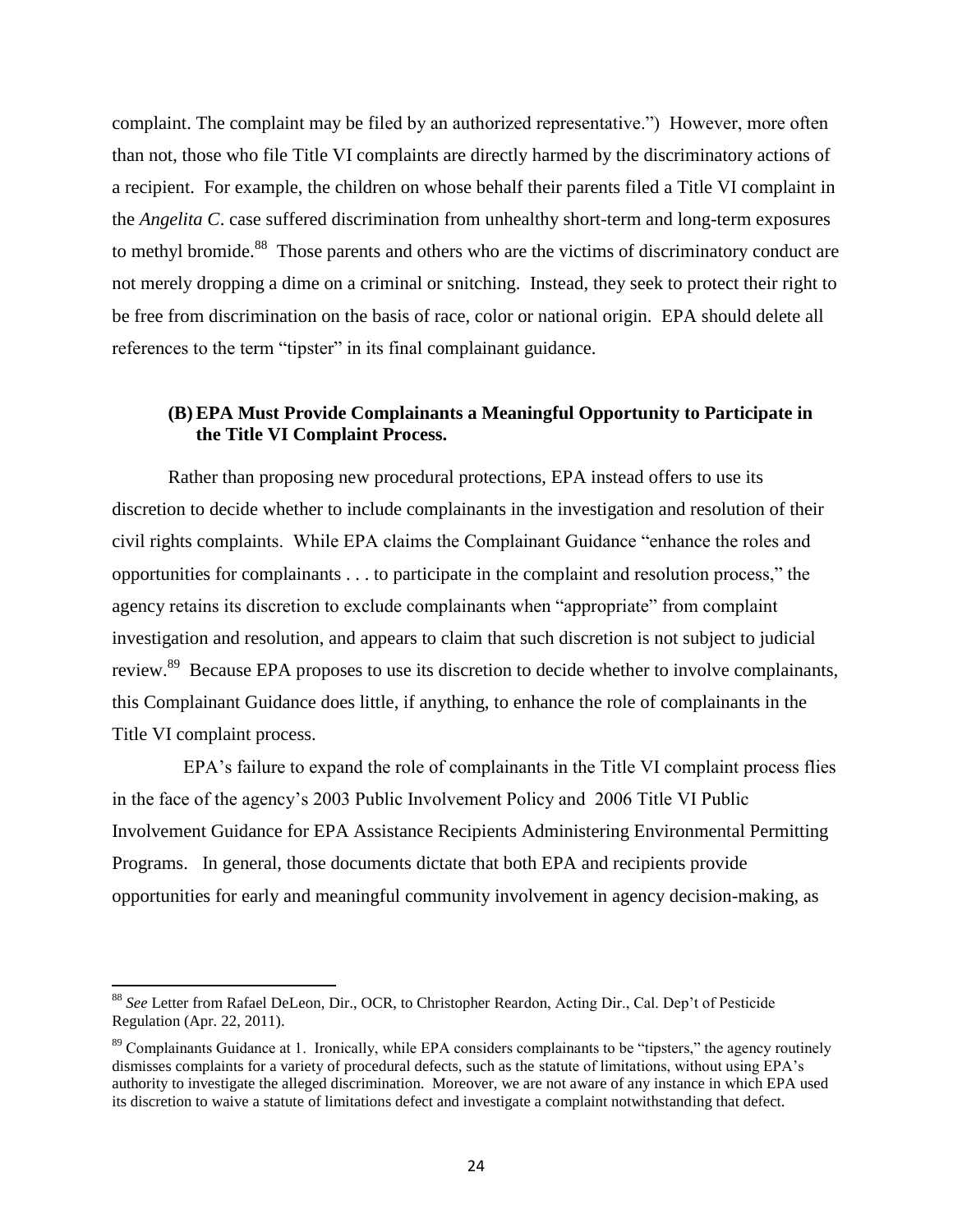well as transparency in agency decision-making. Below are relevant excerpts from EPA's 2003 Public Involvement Policy, which expressly applies to all EPA programs and activities.<sup>90</sup>

Agency officials should strive to provide for, encourage, and assist public involvement in the following ways:

• Involve the public early and often throughout the decisionmaking process

• Identify, communicate with and listen to affected sectors of the public (Agency officials should plan and conduct public involvement activities that provide equal opportunity for individuals and groups to be heard. Where appropriate, Agency officials should give extra encouragement and consider providing assistance to sectors, such as minority and low-income populations, small businesses, and local governments, to ensure they have full opportunity to be heard and, where possible, access to technical or financial resources to support their participation.)

• Involve members of the public in developing options and alternatives when possible and, before making decisions, seek the public's opinion on options or alternatives

• Use public input to develop options that facilitate resolution of differing points of view

• Make every effort to tailor public involvement programs to the complexity and potential for controversy of the issue, the segments of the public affected, the time frame for decision making and the desired outcome

• Develop and work in partnerships with state, local and tribal governments, community groups, associations, and other organizations to enhance and promote public involvement. $91$ 

The Policy also contains provisions regarding the principles of environmental justice, providing information to the public in a timely way, the availability of relevant documents, and the need to ensure that stakeholder groups participating in ADR are highly involved and informed.<sup>92</sup>

<sup>&</sup>lt;sup>90</sup> EPA's 2006 Title VI Public Involvement Guidance applies to recipients of federal financial assistance, as opposed to EPA. In promulgating that Guidance, EPA observed that "[t]he fundamental premise of EPA's 2003 Public Involvement Policy is that 'EPA should continue to provide for meaningful public involvement in all its programs, and consistently look for new ways to enhance public input.'... OCR suggests that EPA recipients consider using a similar approach when implementing their environmental permit programs." 71 Fed. Reg. at 14,210.

 $91$  EPA, Public Involvement Policy 2-3 (May 2003).

 $92$  The Policy also includes the following provisions: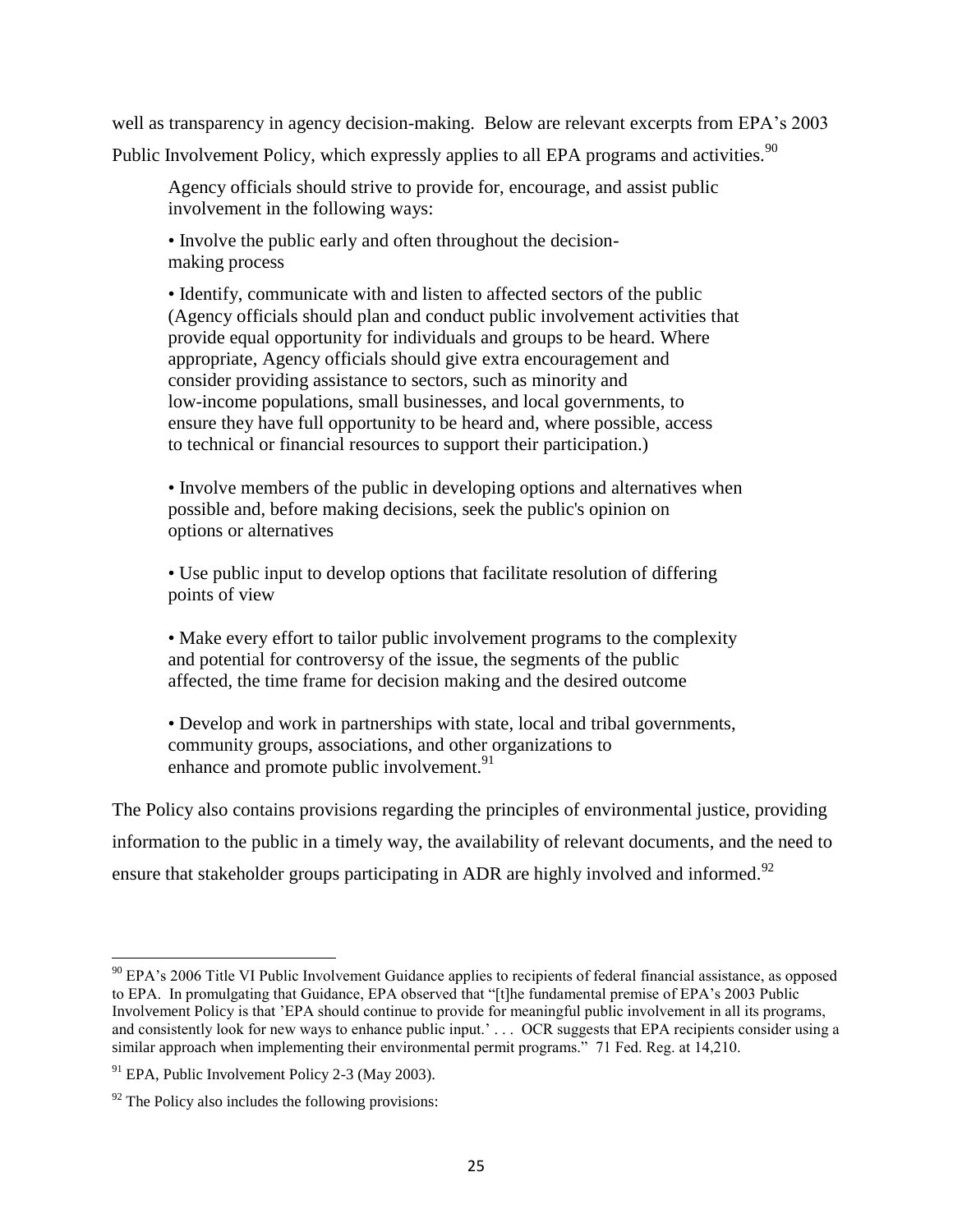Consistent with the provisions of EPA's 2003 Public Involvement Policy, below we set out recommendations for regulatory reform, which accords complainants their proper role in the investigation and resolution of Title VI complaints.

First, EPA's Title VI regulations should specifically mandate that complainants have a meaningful role in the complaint process. Such a role would include the opportunity to respond to a proposed EPA decision by submitting evidence and briefing in response to the proposed decision, a benefit recipients already enjoy. Often, a Title VI complainant lacks the resources to

Whenever possible, Agency officials should:

- $\bullet$ Provide the public with adequate and timely information concerning a forthcoming action or decision
- $\bullet$ Provide policy, program, and technical information to the affected public and interested parties at the earliest practicable times, to enable those potentially affected or interested persons to make informed and constructive contributions to decision making
- Provide information at places easily accessible to interested and affected persons and  $\bullet$ organizations
- To the extent practicable, provide the public with integrated, on-line, user-friendly access  $\bullet$ to health and environmental data and information and to the extent practicable, enable communities, including minority, low-income and underserved populations, to have access to relevant data and information. …

Repositories or Dockets:

 $\overline{a}$ 

The Agency should provide one or more central collections of documents, reports, studies, plans, etc. relating to controversial issues or significant decisions in a location or locations convenient to the public. Suitable locations will depend on the nature of the action. For national rules a single central docket is generally appropriate, but local repositories may be preferable when decisions relate to individual facilities or sites. . . .Agency officials are encouraged to determine the accessibility to the interested public and feasibility of electronic repositories that take advantage of the Internet to reach directly into homes, libraries and other facilities throughout a community and across the nation. . . . EPA's EDOCKET is an online public docket and comment system initially designed to expand public access to documents in EPA's major program dockets, eventually to include the other EPA dockets. EDOCKET allows the public to search available dockets online, submit or view public comments, access the index listing of the contents of the docket, and to access, download and print those documents in the docket that are available electronically. …

ADR is most effective when there are a few highly involved and informed stakeholder groups who agree to participate in a dialogue through which they raise their concerns and seek to resolve a particular issue by consensus. The Agency can use facilitation and ADR processes to encourage conflict prevention or resolution at any time during a decision-making process.

*Id.* at 5, 11, 13-14, 17.

This Policy complements and is consistent with EPA's environmental justice efforts. . . . This includes ensuring greater public participation in the Agency's development and implementation of its regulations and policies. (Memorandum from EPA Administrator Christine Todd Whitman, dated August 9, 2001, "EPA's Commitment to Environmental Justice.") (See also, Executive Order 12898, "Federal Actions to Address Environmental Justice in Minority Populations and Low-Income Populations," dated February 11, 1994.) Thus, ensuring meaningful public involvement advances the goals of environmental justice. …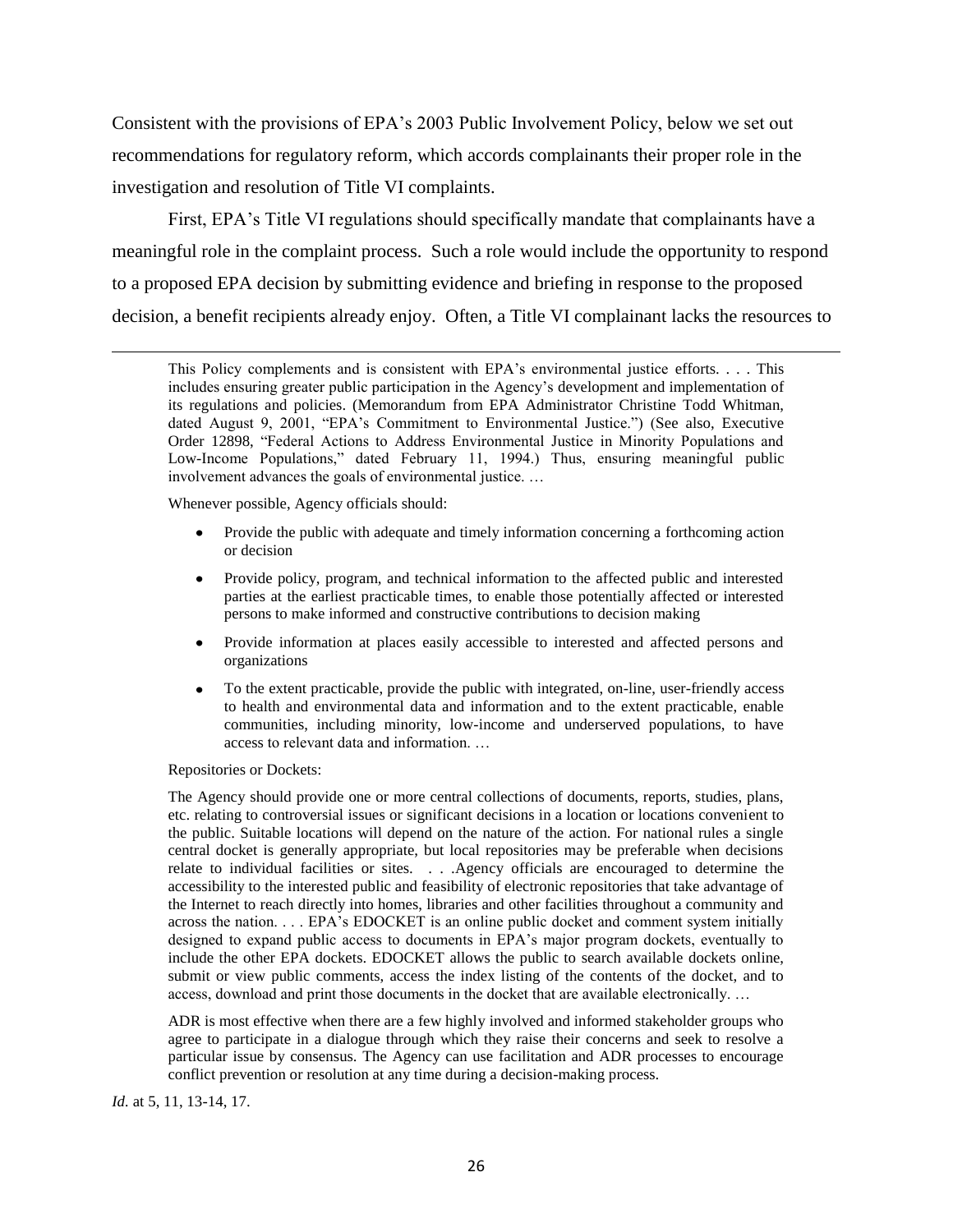produce the type of technical and scientific evidence EPA demands. EPA has recognized this, and should affirm that EPA does the factual investigation and it is not the complainants' burden to produce evidence to prove a Title VI violation. $^{93}$ 

Second, EPA should provide complainants with more information than only what is "in its case tracking system."<sup>94</sup> The current case tracking system that EPA provides on its web site contains nothing more than file numbers, recipient information, and status (updated quarterly).<sup>95</sup> EPA's regulations should provide complainants with full and no-cost access to the case file, so that complainants do not have to request those documents formally via the Freedom of Information Act, and pay any fees for such access. <sup>96</sup> Consistent with EPA's Public Involvement Policy's directive that the agency make information available to the public using electronic repositories or dockets, <sup>97</sup> such access could be accomplished by establishing an online document repository for every complaint that EPA accepts for investigation.<sup>98</sup>

Third, EPA should guarantee the basic due process rights of complainants. Recipients of EPA funding enjoy administrative appeal rights should EPA ever go so far as to find a Title VI violation and rescind federal funding, which EPA has never done. Complainants enjoy no such basic due process rights. To provide complainants with procedural rights and due process, EPA's regulations should, at a bare minimum, provide complainants with the right to administratively appeal any adverse EPA decisions, and the right to seek judicial review of such decisions under the Administrative Procedures Act. Given the fact that *Sandoval* bars civil

<sup>&</sup>lt;sup>93</sup> *See* 65 Fed. Reg. 39650, 39672 (June 27, 2000) ("... [T]he complainants do not have the burden of proving that their allegations are true, although their complaint should present a clearly articulated statement of the alleged violation. It is OCR's job to investigate allegations and determine compliance.")

<sup>&</sup>lt;sup>94</sup> Complainant Guidance at 3.

<sup>95</sup> *See* <http://www.epa.gov/ocr/docs/extcom/title-vi-open-complaints.pdf>

 $96$  Access to documents in a complainant's file is unreasonably difficult under EPA's current policy and treatment of complainants as "tipsters." Counsel for the complainants in *Padres Hacia una Vida Mejor* and *Angelia C.* sought such records, had their fee waiver partially granted, and had to file a lawsuit to compel EPA to turn over the documents. It has been seventeen months since EPA received those FOIA requests, and EPA has partially turned over *Padres* records but has not provided any of the *Angelita C.* records.

<sup>97</sup> *See* discussion, *supra* note 94, at 27.

<sup>&</sup>lt;sup>98</sup> EPA should also establish a separate repository for complaints that EPA chooses not to investigate, which would consist of two sets of documents: complaints received, with any supporting documentation, and letters from EPA informing complainants of the status of the case and the agency's decision not to accept the complaint for investigation.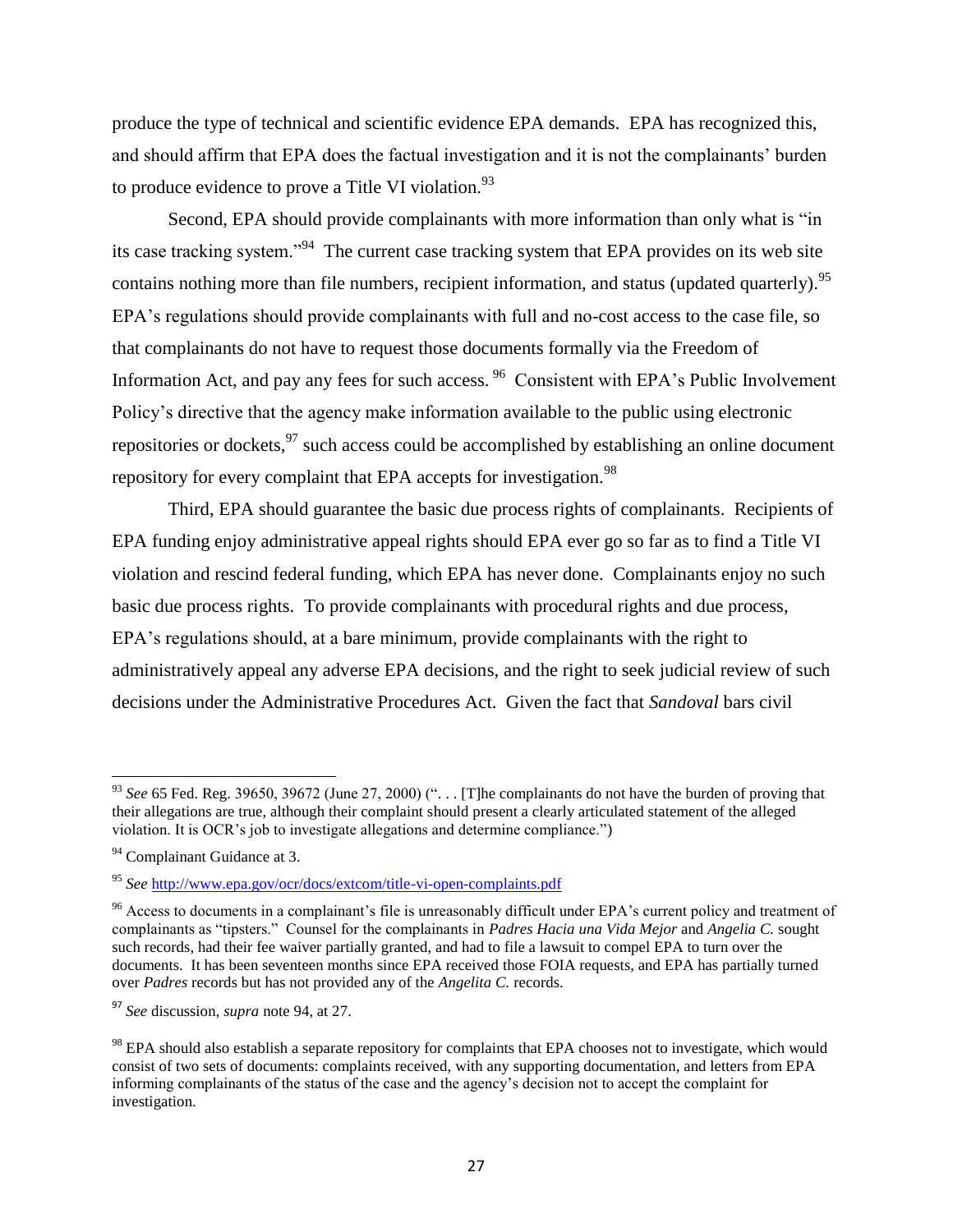actions except those alleging intentional discrimination, it is of paramount importance that those suffering discrimination not have their complaints dismissed without agency or judicial review.

Finally, we support the use of ADR to resolve complaints but urge EPA to amend its regulations to ensure that complainants have similar access to legal and technical resources during ADR as do recipients of federal funding. Many complainants are not represented by counsel, or else have little or no financial capacity to retain counsel and substantive experts to aid them in the ADR process. A credible ADR process requires a level playing field for negotiations between complainants and respondents. Even when ADR yields a positive result, as was the case recently with *Greenaction for Health and Environmental Justice v. San Joaquin Valley Air Pollution Control District*, EPA File No. 11R-09-R9, complainants are at a competitive disadvantage.<sup>99</sup> Greenaction lacked counsel while the Air District enjoyed its own in-house attorneys and ample staff resources. EPA has already recognized this unequal playing field in its Title VI Public Involvement Guidance for EPA Assistance Recipients Administering Environmental Permitting Programs, $100$  and should do so again by amending its Title VI regulations and the Complainant Guidance.

### **(C)EPA Must Simultaneously Notify Complainants, Respondents and the Public of any Preliminary Findings of Noncompliance.**

EPA has only issued one Preliminary Finding of Noncompliance in its entire history, and did so without notifying the complainants until after the agency negotiated a resolution of the complaint with the respondent. On April 22, 2011, EPA issued a preliminary finding in *Angelita C.* finding that the complaint established a *prima facie* violation of Title VI.<sup>101</sup> Despite the preliminary finding of noncompliance, and without notifying the complainants, EPA then negotiated a settlement agreement in secret with the respondent, and the agreement merely required additional monitoring rather than prohibiting the discriminatory conduct. The

<sup>&</sup>lt;sup>99</sup> See Greenaction Reaches Agreement with San Joaquin Valley Air District to Enhance Public Involvement in Permit Actions, Greenaction, *http://greenaction.org/greenaction-reaches-agreement-with-san-joaquin-valley-airdistrict-to-enhance-public-involvement-in-permit-actions/*

<sup>&</sup>lt;sup>100</sup> *See* 71 Fed. Reg. at 14214 (listing, as one example of an action that can contribute to a successful ADR process, "design[ing] a process that will allow all parties to provide necessary information in good faith and in some cases secure independent technical expertise to assist some of the parties prior to any negotiations").

<sup>&</sup>lt;sup>101</sup> OCR, EPA, Investigative Report for Title VI Administrative Complaint File No. 16R-99-R9 (2011).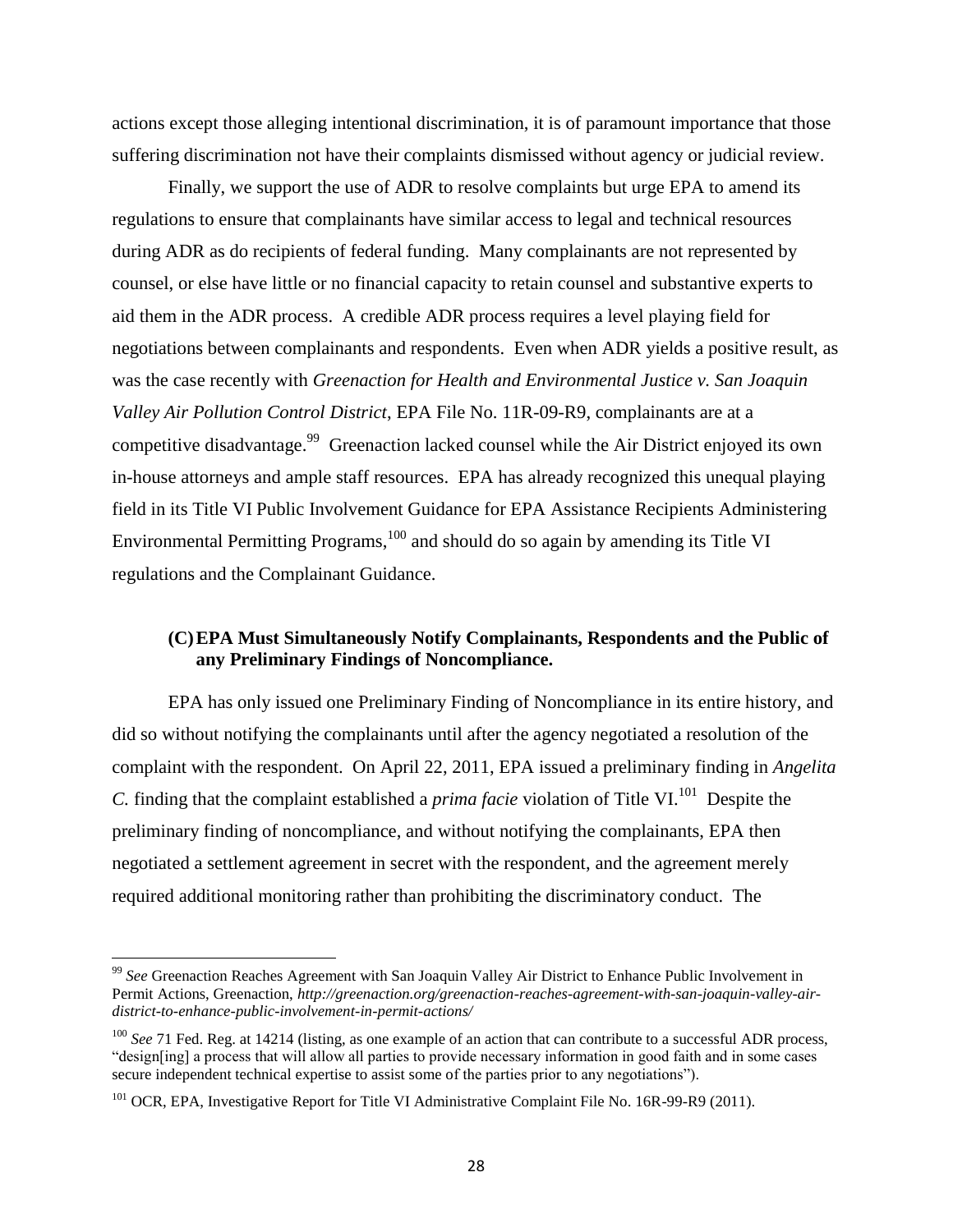complainants learned of the preliminary finding three months later, when on August 25, 2011, EPA informed the public of its preliminary finding and settlement agreement.

EPA's refusal to include the complainants in resolution of the complaint demonstrates the serious need for regulatory reform. The Complainant Guidance state that EPA "intends to notify complainant of said finding" but "retains the discretion to contact the recipient first."  $^{102}$  EPA's proposal would still allow the agency to do exactly what occurred in *Angelita C*.: keep everything secret until EPA and the discriminating recipient negotiate without the knowledge, participation, or input of the complainant. Furthermore, the Complainant Guidance proposes that EPA, once again at its "discretion, when appropriate ... engage complainants who want to provide input on potential remedies" and that "EPA will determine based on its discretion when such engagement may occur during the process."  $103$  EPA further states that it will "consider complainant's input on potential remedies" and "potential terms of a settlement agreement."<sup>104</sup>

EPA should amend its regulations to require simultaneous notification of a preliminary finding of noncompliance to the complainant, respondent, and the general public. The regulations should also mandate the complainant's participation, if the complainant so chooses, in voluntary compliance negotiations.<sup>105</sup> Both EPA's Public Involvement Policy and basic principles of transparency and environmental justice require these reforms. EPA should not have the sole and unfettered discretion to deem when it is or is not "appropriate" to involve the complainant or notify the public.

Furthermore, revisions of EPA's regulations should require that EPA only settle a complaint through a voluntary compliance agreement if that agreement fully remedies the discriminatory conduct and prevents the discriminatory conduct from continuing or recurring.<sup>106</sup> Recipients of EPA funding will not take the threat of EPA enforcement seriously if EPA's

 $\overline{a}$ 

 $102$  Complainant Guidance at 3 & n.12.

<sup>103</sup> *Id.* at 4.

 $104$  *Id.* 

 $105$  As with ADR, EPA must ensure that complainants can participate in the settlement process on an even playing field with a well-armed recipient of federal funding. As Luke W. Cole and Sheila R. Foster have stated, the environmental justice struggle challenges, "first and foremost, the legitimacy of the decision-making process and the social structures that allow … decisions to be made without the involvement of those most intimately concerned*."*  Cole & Foster, *supra* note 9, at 14.

<sup>&</sup>lt;sup>106</sup> In *Angelita C*., for example, the voluntary compliance agreement did little, if anything, to remedy the discriminatory effects of permitting the application of toxic pesticides in close proximity to school grounds. OCR, EPA, Investigative Report for Title VI Administrative Complaint File No. 16R-99-R9 37-38 (2011).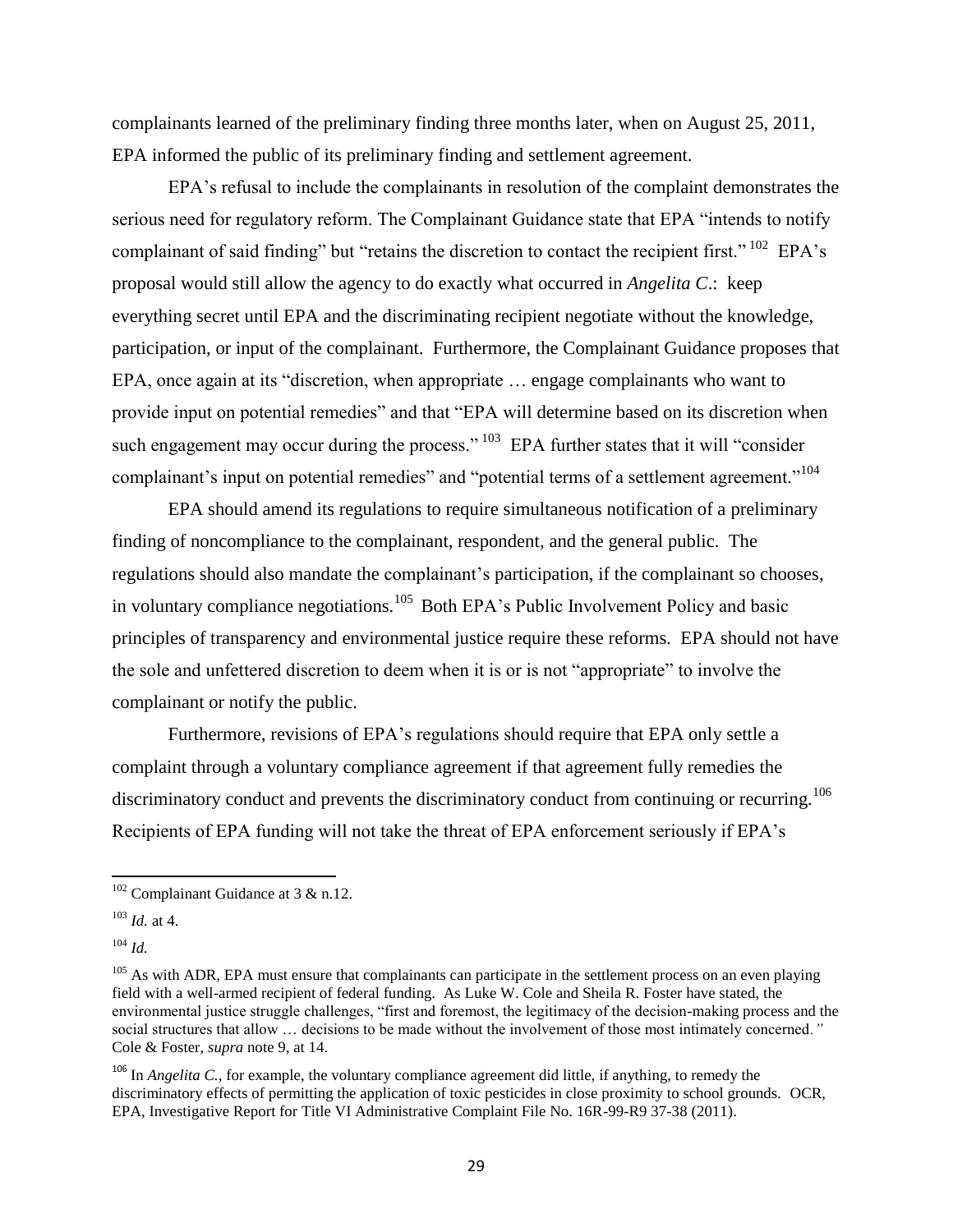compliance assurance and enforcement efforts amount to nothing more than a slap on the wrist. If other Title VI complaints demonstrate merit, as *Angelita C*. did, and EPA does not demand compliance with Title VI, then recipients of federal funding will ignore Title VI to the detriment of affected communities nationwide.

\*\*\*

Thank you for this opportunity to comment on EPA's draft Title VI documents. Again, we appreciate EPA's recognition of the importance of Title VI enforcement, and the time and effort devoted to improving EPA's standards and practices.

### Sincerely,

Marc Brenman, Social Justice Consultancy

Michael Churchill, Public Interest Law Center of Philadelphia

Allison Elgart, Equal Justice Society

Marianne Engelman Lado, Earthjustice

Steven Fischbach, Environmental Justice League of Rhode Island

Leslie Fields, Sierra Club

Robert Garcia, The City Project

Maya Golden-Krasner, Communities for a Better Environment

Megan Haberle, Poverty & Race Research Action Council

Al Huang, Natural Resources Defense Council

Anne Katten, California Rural Legal Assistance Foundation

Marylia Kelley, Tri-Valley CAREs

Aaron Kleinbaum, Eastern Environmental Law Center

Denny Larson, Global Community Monitor

Gregg P. Macey, Brooklyn Law School (for identification only)

Vernice Miller-Travis, Maryland State Commission on Environmental Justice and Sustainable **Communities**